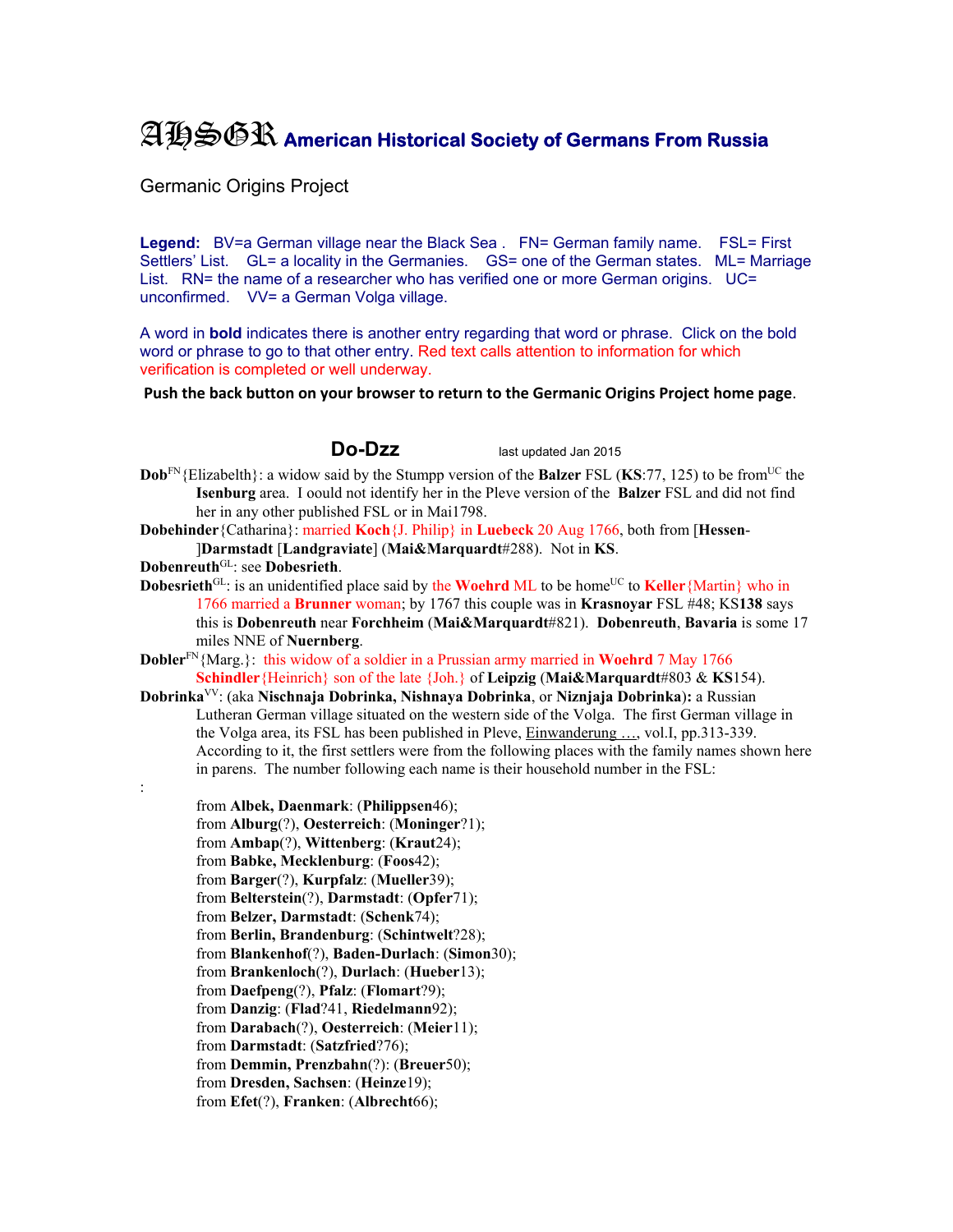from **Elbing, Preussen**: (**Bast**23); from **Epping, Felzer**(?): (**Meer**?56 and perhaps **Flom**?56a); from **Erstein**(?), **Birkenfeld**(?): (**Weber**8); from **Erzein**(?), **Darmstadt**: (**Heidelbach**70); from **Ferdinanz**(?), **Pommern**: (**Strep**?36); from **Fledang**(?), **Mecklenburg**: (**Heidemann**31); from **Frankfurt-am-Main**: (**Bischof**79); from **Freiwalde, Brandenburg**: (**Rau**7); from **Gelnhausen**: (**Schulz**87 and perhaps **Filius**?87a); from **Grab, Dnelaschni**(?): (**Wenz**5); from **Graben, Durlach**: (**Wenz**35); from **Hausen, Friedrichdamst**(?): (**Eichmann**?73); from **Hirschbach, Schlesien**(?): (**Schindler**32); from **Hobert**(?), **Bistum Bruessel**: (**Seiffert**12); from **Inerepach**(?), **Oroningen**(?): (**Graf**55); from **Kelgin**(?), **Strumbach**(?): (**Schueber**91); from **Kelzhaus**(?), **Kurpfalz**: (**Schnieder**51 and perhaps **Erlich**51a); from **Kiel, Holstein**: (**Dietz**53, **Graetz**60); from **Kielerakpow**(?), **Holstein**: (**Cabobel**38); from **Kobeln**(?), **Wittenberg**: (**Reiser**?44); from **Krumbach, Franken**: (**Schmunk**68); from **Kulzfeld**(?), **Heilbronn**: (**Hafele**3); from **Lauterbach, Riedesel**: (**Kahl**78); from **Lawinoj**(?), **Wuerttemberg**: (**Strep**?2); from **Lebront**(?), **Wittenberg**: (**Sauer**21); from **Lenden**(?), **Kurland**: (**Schemberg**[**Schieberg**?]6); from **Lentach**(?), **Fribourg**(?): (**Chrispens**82); from **Leppin, Schwedisch Pommern**: (**Zimmerberg**40); from **Liewart**(?), **Sachsen**: (**Relke**58); from **Luebeck**: (**Erbes**59); from **Mecklenburg-Strelitz**: (**Hahn**43); from **Mikarstanik**(?), **Pfalz**: (**Clauser**10); from **Mitau, Kurland**: (**Buege**18); from **Neidelfetz**(?), **Oschbauch**(?): (**Goetz**20); from **Niederhof, Wittenberg**: (**Keller**22, **Krassel**54, and perhaps **Ziegler**22a); from **Obelies**(?), **Ridelsch**(?): (**Kaltenschnee**89); from **Oberpesin**(?), **Zorn**(?): (**Vogel**62, 63); from **Oldorf**(?), **Mecklenburg**: (**Langhofer**16); from **Pokhausen**: (**Geier**88); from **Poppenhausen, Hanau**: (**Gerlach**80); from **Prussenbrun**(?), **Pfalz**: (**Breiner**14); from **Redenhof**(?), **Wuerttemberg**(?): (**Knedler**?15); from **Reichelsheim**, **Erbach County**: (**Geist/Heist**64, **Schimpf**69); from **Reigensen**(?), **Erbach**: (**Schimpf**69); from **Reit, Braunfels**: (**Mihl**93); from **Retes**(?), **Braunfels**: (**Ruehl**[**Rihl**?]72); from **Reval, Estland**: (**Horlensin**?29); from **Rheinbach, Kurpfalz**: (**Morhart**?65); from **Riede, Hessen**: (**Weimar**45); from **Rigelsen**(?), **Erbach**: (**Geist**64); from **Rostock, Mecklenburg**: (**Meier**47); from **Roth, Isenburg**: (**Faust**94); from **Schackzalt**(?), **Schafftanau**(?): (**Rau**90); from **Schneimet**(?), **Schwaben**: (**Utz**52);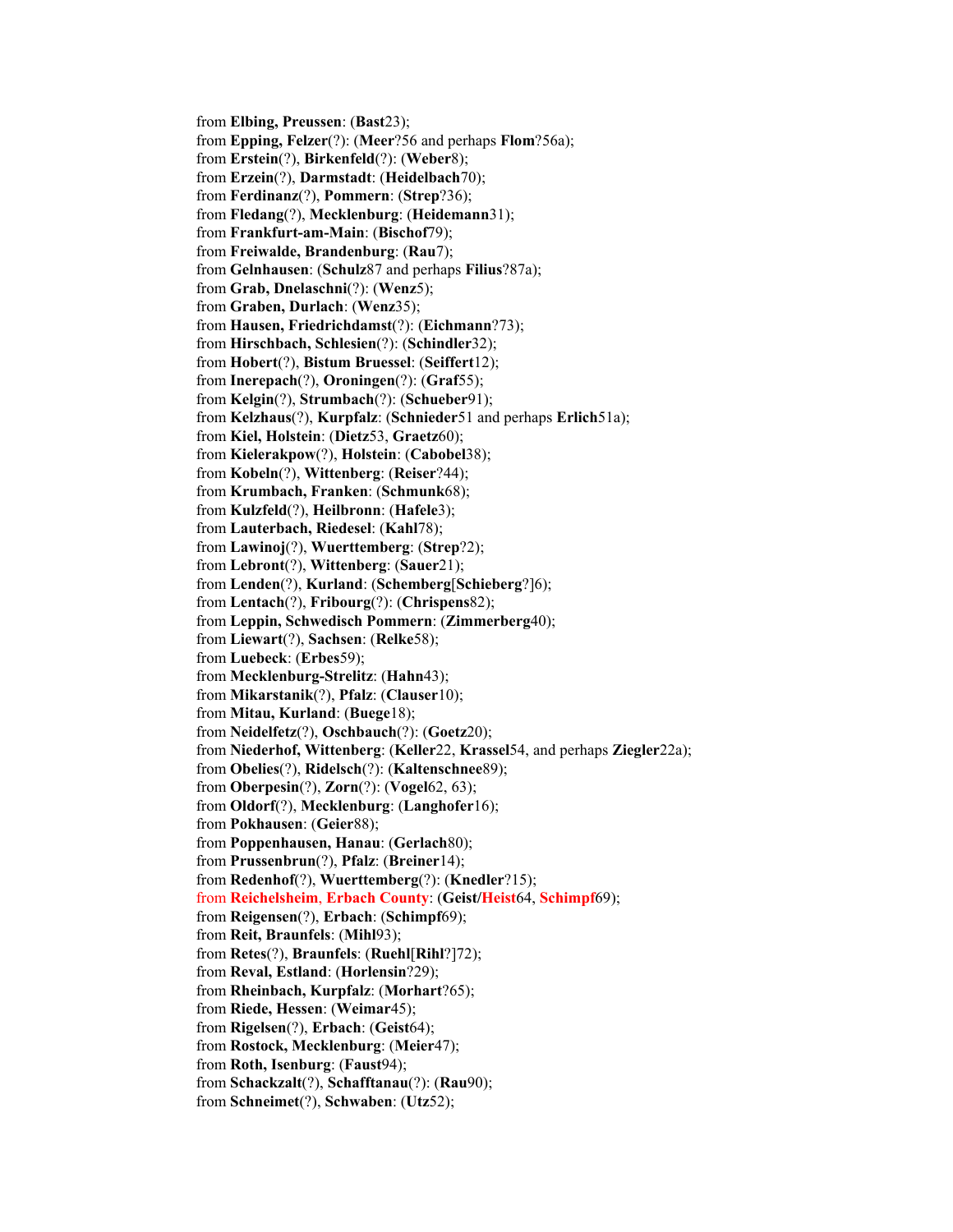from **Schoenhausen**(?), **Riedesel**: (**Dozert**?86 and perhaps **Baer**86a); from **Schwaigern, Heilbronn**: (**Baumgaertner**25); from **Seilzias**(?), **Darmstadt**: (**Rupp**75); from **Selinger**(?), **Durlach**: (**Hueber**57 and perhaps **Emerdorfer**?57a); from **Seminrot**(?), **Darmstadt**: (**Horst**85); from **Sit**(?), **Sachsen**: (**Michaelis**61); from **Spitzenalten**(?), **Schatanu**(?): (**Rau**77); from **Stanewo**(?), **Vierstammstadt**(?): (**Wenzel**67); from **Stangos**(?), **Riedes**(?): (**Klaus**81); from **Stein, Baden-Durlach**: (**Fuertig**49); from **Sten**(?), **Durlach**: (**Glas**[**Glaser**?]33); from **Stockhausen, Riedesel**: (**Just**84); from **Stockholm, Schweden**: (**Erich**26, 27); from **Stonhan**(?), **Riedesel**: (**Schoen**83); from **Szakmar**(?), **Ungarn**: (**Nemeti**37); from **Tab**(?), **Oesterreich**: (**Rauch**4); from **Ulo**(?), **Finnland**: (**Asplew**?17); from **Uwettersbach**(?), **Durlach**: (**Utz**34); from **Wimpfen**(?), **Oesterreich**: (**Schwend**?48). **Dobromierz**GL**, Poland**: see **Hohenfriedeberg**. **Dockter**FN: see **Doktor**. **Doebble**FN: see **Doebele**. **Doebein**?: an unidentified place said said by Recruiter Beauregard's list to have been home<sup>UC</sup> to the **Gilbrig**{J.Gottfried} family (**Lk**28). For 1767 see T2196-2197. **Doebele**FN: members of this family were found by the **GCRA** in **Glueckstal** but not in any census. Using FHL#1,184,723, they proved the family origin in **Brackenheim**, **Brackkenheim** [**Amt**], **Wuerttemberg**. Also spelled **Doebble**. See the **GCRA** book for more. **Doebeler**{A.Barbara}: was godmother at the baptism in **Luebeck** on 18 August 1764 of a son of **Stricker**{J.Michael} and his **Schmidt** wife {A.Margretha Barbara} (**Mai&Marquardt**#1338). Not found in any later source.

- **Doebeler**{J.Ludwig}: was godfather at the baptism in **Luebeck** on 18 August 1764 of a son of **Stricker**{J.Michael} and his **Schmidt** wife {A.Margretha Barbara} (**Mai&Marquardt**#1338). Not found in any later source.
- **Doebeln**, [**Kur**-]**Sachsen**: is 44 km WNW of **Dresden** city and was said by the **Rosenheim** FSL to be home<sup>UC</sup> to the **Beier** {J.Gottlieb} family.
- **Doeberlub**?, [**Kur**-]**Sachsen**: is 11 km WSW of Finsterwalde city and was said by the **Urbach** FSL to be home<sup>UC</sup> to a **Landmann** family and possibly to a **Herrfurt** family as well.
- **Doebern**[sic for **Doebeln**], [**Kur-**]Sachsen: said by the **Rosenheim** FSL to be home<sup>UC</sup> to the **Beier**{Gottfried} family.
- **Doebler**FN: this family name was found recorded in **Schlitz** marriage records 1762-1767; see **Flegel** trip. **Doeffinger** FN: said by the **Bergdorf** 1816 census (**KS**:660, 247) to have been from<sup>UC</sup> Neidlingen,
	- **Nuertingen** [**Amt**], **Wuerttemberg**, but were proven by the **GCRA** to have originated in **Aidlingen**, **Boeblingen** [**Amt**], **Wuerttemberg** by using **FHL**(1,184,687). The **GRCA** say that this family went to S. Prussia in 1803; leaving Neu Wuerttemberg, Amt Tkaczew, NW of Lodz to arrive in **Bergdorf** in 1809. The family name was also spelled **Tefinger**.
- **Doeffingen**GL**, Wuerttemberg**: is some 20 miles NW of **Reutlingen**, and was the ancestral home about 1580 of the **Siegward** who settled in **Dreispitz** in 1766-67. **Roh**{J.Carl/Karl}: who settled in **Schilling** was born here (**EEE** p.565).

**Doehlinger**<sup>FN</sup>: said by the **Katharinenstadt** FSL to be from<sup>UC</sup> **Herbsthausen**.

**Doehring**FN: see **Doering** and **Doeringer**.

- **Doell**{Gertrud, Catharina}: **KS**125 says they left from<sup>UC</sup> Bieber or Lorhaupten near Gelnhausen, no date was given. I did not find them in any published FSL or in **Mai1798**.
- **Doengelstiel**(?)<sup>GL</sup>, **Schwaben**: said by the **Katharinenstadt** FSL to be home<sup>UC</sup> to a **Mueller** family. There is a **Degelstein**, **Bavaria**, in the Swabian Alps, some 79 miles SW of **Augsburg**. Pleve in a note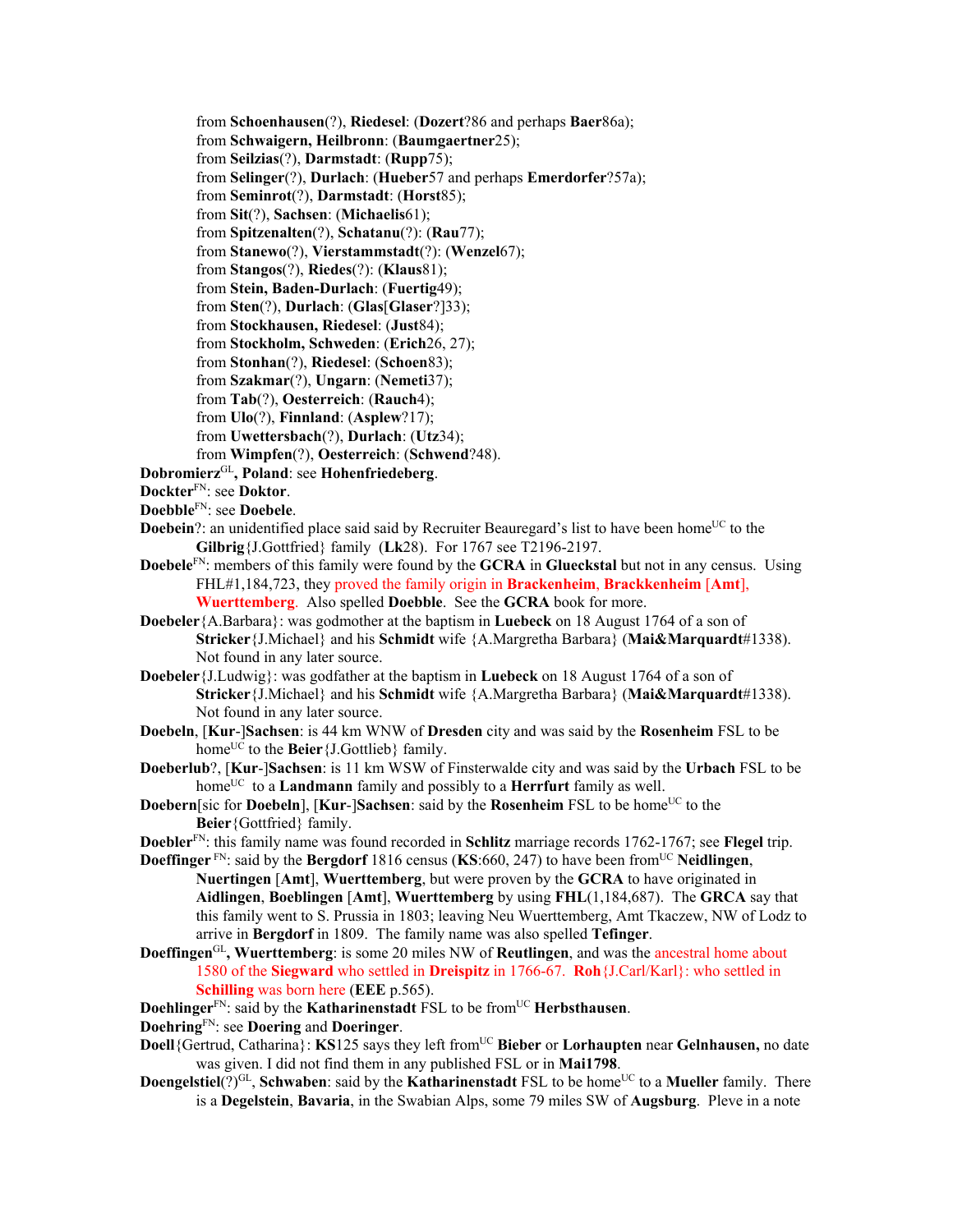(\*) to the FSL says that Kuhlberg says this man was from **Nuernberg**.

- **Doenhof**FN: said by the **Boregard** FSL to be fromUC **Kettwig**.
- **Doenhof**<sup>FN</sup>: said by the **Doenhof** FSL to be from<sup>UC</sup> **Gumbinnen, Preussen**.
- **Doenhof**{Christoph}FN: may have been the offspring of an early **Zurich** settler family. In 1798 he was said to be from **Zurich** (**Mai1798**:Nm42) – the family name does not appear in the
	- **Neidermonjou** FSL and he himself is too young to be in a FSL.
- **Doenhof**{Katharina}<sup>FN</sup>: may have been the offspring of an early **Zurich** settler family. In 1798 she was said to be from **Zurich** (**Mai1798**:Wm50) –but the **Wittmmann** FSL has not been found and she herself is too young to be in any FSL.,
- **Doenhof**VV: (aka **Alt-Doenhof, Alt-Gololobowka, Denhoff, Doennhof, Gololobovka, Gololobowka**) is a Lutheran German village on the western side of the Volga. Its FSL is now published in Pleve, Einwanderung …, vol.I, pp. 313-339. According to this, the first settlers were from the following places with the family names shown here in parens. Verified corrections are in red. The number with the name is their household number in the FSL.
	- from **Baden-Durlach**: (**Boltz**7, **Lichtenwald**92);
	- from **Buedingen**: (**Kisselmann**100 and perhaps **Ruppert**100a);
	- from **Darmstadt**: (**Deines**108, **Dross**70, **Eit**?62, **Frick**63, **Geld**25, **Held**2, **Henkel**15,
		- **Pappenheim**18, **Reinhard**3, 24, **Rutz**14, 97, **Schmidt**104, **Schoenhals**87,
			- **Steinbrecher**10, 23, **Stoerger**5, **Strauch**61, **Stromberger**27, 28, **Valentin**52, **Vogel**22, **Weber**51, **Wolf**82, 83 and perhaps **Lind**61a and **Strauch**63a);
	- from **Erbach**: (**Bauss**102);
	- from **Frankfurt-am-Main**: (**Keller**4);
	- from **Gelnhausen**: (**Hess**81, **Kaiser**60, **Krauss**76a, **Lauck**79, **Ley**65, **Nafts**76b, **Reil**76);
	- from **Gumbinnen, Preussen**: (**Doenhof**1);
	- from **Hanau**: (**Fendel**84);
	- from **Hannover**: (**Sitzinger**?53);
	- from **Heilbronn**: (**Faber**20, **Hans**43, **Schneider**11, 19 and possibly **Ort**43a);
	- from **Hohenlohe**: (**Frank**88, 89, 90);
	- from **Holstein**: (**Erksin**17);
	- from **Isenburg**: (**Goettlinger**6, **Held**74, **Jacoby**75, **Lenz**78, **Nuss**99 and perhaps **Kelker**99a);
	- from **Keminisch**(?): (**Detterer**8);
	- from **Koethen, Stollberg**: (**Schwab**54);
	- from **Kurpfalz**: (**Andres**42, **Bauer**33, 35, **Becking**34, **Eichhorn**21, **Gomer**9, 48, **Queissner**26, **Schenkel**32, **Stoll**16 and perhaps **Hack**26a);
	- from **Loewenstein**: (**Huwa**103);
	- from **Loewenstein, Kurpfalz**: (**Sorg**105);
	- from **Luebeck**: (**Kron**85);
	- from **Magdeburg**: (**Rudeloff**101);
	- from **Riedesel**: (**Fischer**67, **Henckel**?66, **Kurtz**69, **Mueller**57);
	- from **Runkel, Wuerttemberg**: (**Funk**93 and possibly **Mueller**93a);
	- from **Sachsen**: (**Boehm**50, **Eichler**29, **Salzmann**12);
	- from **Schoenberg, Hessen**: (**Rutz**98);
	- from **Stollberg**: (**Baecker**56, **Dahmer**55, **Erbes**77, **Haas**71, 72, 73, **Lohrengel**58, 68, **Scheller**59, **Steinmark**64, **Wagner**80);
	- from unknown origins: (**Seibert**109);
	- from **Wittenberg**: (**Roeber**13);
	- from **Wuerttemberg**: (**Altergot**88a, 91, 94, **Bendel**39, 40, **Fink**38, **Kestle**?44, **Legler**47, 49, **Meier**45, **Schaefer**38a, **Schulz**31, **Schwartzkopf**41, **Ulrich**30, **Wiedemann**37, 38 and possibly **Lange**44a);
	- from **Wuerzburg**: (**Beier**46, **Engelhardt**95, **Mechwart**?86, **Siebenlist**96);
	- from **Zweibruecken**: (**Hergert**106 and possibly **Dirol**107).
- **Doennhof**VV: an alternate spelling of the German name for **Doenhof**.
- **Doeptor**<sup>FN</sup>: said by the **Orlovskaya** FSL to be from<sup>UC</sup> **Zerbst** (no locality indicated). ). The family name was spelled **Deptar**? in 1798 (**Mai1798**:Or9).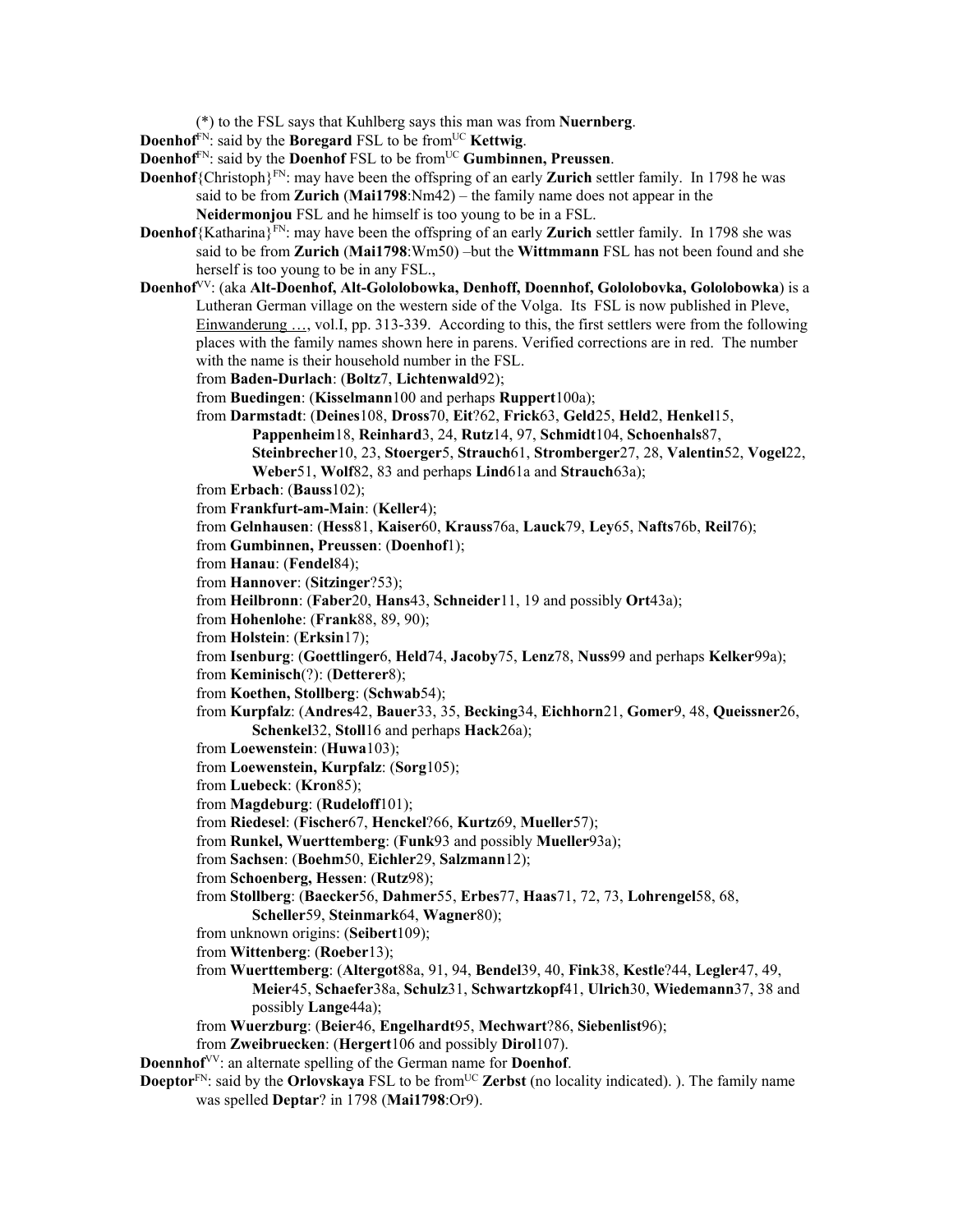**Doerbach**?, **Kurpfalz**[sic]: said by the **Warenburg** FSL to be home<sup>UC</sup> to a **Stephan** family. There apparently was no Doerbach in Kurpfalz but there was one in **Kurtrier**, 24 km NE of **Trier** city.

**Doerfler**<sup>FN</sup>: said by the **Jost** FSL to be from<sup>UC</sup> **Lueckstedt**?, **Sachsen**.

- **Doerfler**<sup>FN</sup>: said by the **Ober-Monjou** FSL to be from<sup>UC</sup> [Isenburg-]Buedingen [County]. For 1798 see **Mai1798**:Om49 and maybe Om67.
- **Doerganz**: **KS**125 said this man & wife left<sup>UC</sup> Obersorg near Alsfeld, no date was given. I did not find them in any published FSL or in **Mai1798**.
- **Doering**FN: this family spent time in **Bergdorf** and **Kassel**. **KS**:247 said they had come from **Freienwald**, **Stargard**, but the **GCRA** proved their origin in **Oberstenfeld**, **Marbach** [**Amt**], **Wuerttemberg**; see their book for a bit more detail. Also spelled **Deuring**.
- **Doering**<sup>FN</sup>: said by the **Boaro** FSL to be from<sup>UC</sup> **Ingersheim**(?) (no locality mentioned). I could not find this family in the 1798 Volga censuses.
- **Doering**FN{Johann}: married **Mueller**{M.Catharina} in **Luebeck** 23 June 1766 (**Mai&Marquardt**#110). On 14 Sept 1766 with wife {Margaretha} he arrived in **Russia**, he said to be from **Fulda**. (**Kulberg**5652). Not found in **T**. By 10 August 1767 with his **Heil** wife {Margaretha} and infant daughter {Katharina}, this Catholic man had settled at **Koehler** FSL #19, which said he was fromUC **Fulda** (no locality given). So apparently by 1766 the **Mueller** wife had been replaced by the **Heil** woman. In 1798 he was still in **Koehler** but with a young **Hartwig** wife (**Mai1798**:Kl08), [evidently his 3rd wife].
- **Doering**<sup>FN</sup>: said by the **Neidermonjou** FSL to be from<sup>UC</sup> **Dresden**.
- **Doering**<sup>FN</sup>{J.Heinrich}: said by the **Norka** FSL to be from<sup>UC</sup> **Isenburg** (no locality mentioned). Later spelled **Derrin** (**Mai1798**:Nr6, 7).
- **Doering**<sup>FN</sup>{Just}: said by the **Norka** FSL to be from<sup>UC</sup> **Stollberg** (no locality mentioned). Later may have been spelled **Diringer** (**Mai1798**:Bd46?).
- **Doering**<sup>FN</sup>: said by the **Warenburg** FSL to be from<sup>UC</sup> Obersabelrot, [Hessen-]Darmstadt [**Landgraviate**]. Spelled **Dering** in 1798 when the wife's maiden name was given as **Becker** (**Mai1798**:Wr17).
- **Doering**FN: said by the **Stephan** FSL to be fromUC **Lauterbach**, [**Fulda Bishopric**/**Riedesel Barony?**]. Spelled **Doehring** in 1797and 1798 (**Mai1798**:Mv2852, 2857, Bz18); **Doehring** in 1798 (Sp10 and 37; and **Doerr** in 1798 (Bz5).
- **Doering**FN: this family name was found recorded in **Schotten** parish records for many generations prior to 1767; see **Flegel** trip.
- **Doering**FN: see also **Dering**, **Deuring**, **Doeringer** and **Tiring**.
- **Doeringer**<sup>FN</sup>: said by the **Ober-Monjou** FSL to be from<sup>UC</sup> **Sondersfeld**, [**Kurbayern**]. Spelled **Doering** in 1780 (Mai1798:Mv2051) and **Doehring** in 1798 (Sn27, 42) when the maiden name of the wife was given as **Helber** (Sn27).
- **Doeringer**FN: said by the 1798 **Schoenchen** census to be the maiden name of frau **Kowald** (**Mai1798**:Sn13).
- **Doernach**GL, **Tuebingen** [**Amt**], **Wuerttemberg**: is some 6.5 miles NE of **Tuebingen** city, and proven by the **GCRA** to be home to the **Schenk** family that went to **Bergdorf**; see their book for more details.
- **Doernbach** <sup>GL</sup>: a so far unidentified place. In the Germanies there were at least: 4 Dornbachs, 4 Doernbachs, 1 Doermbach, and 4 Dernbachs.
- **Doernigheim**, **Hanau** [**County**]: is 6 km W of **Hanau** city and was said by the **Warenburg** FSL to be home<sup>UC</sup> to the **Eisner** {H.Christian} family.
- **Doerpfer**{Johann}: **KS**125 says he left **Shellbach** near **Fritzlar**, no date given. I did not find him in any published FSL or in **Mai1798**.
- **Doerr**FN: **Bonner** proved that the **Doerr** wives of Herr **Ross** and of Herr **Bender**, as well as the brother of the latter, all later of **Balzer**, were baptised in **Huettengesas**, **Isenburg**[**-Meerholz County**]. The brother was mistakenly named **Deckmann** in the **Balzer** FSL (#41a), but his sister's maiden name is given as **Derr** in 1798 (**Mai1798**:Bz75).

**Doerr**FN: of **Reichelsheim** and **Bauer**, see **Derr**.

**Doerr**FN: both the 1816 **Kassel** census (#28) and **KS**:247 said this family came from **Offenbach**, **Landau** [**Amt**], **Rheinpfalz**. Using **FHL**#1,457,535, the **GCRA** confirmed this origin. See their book for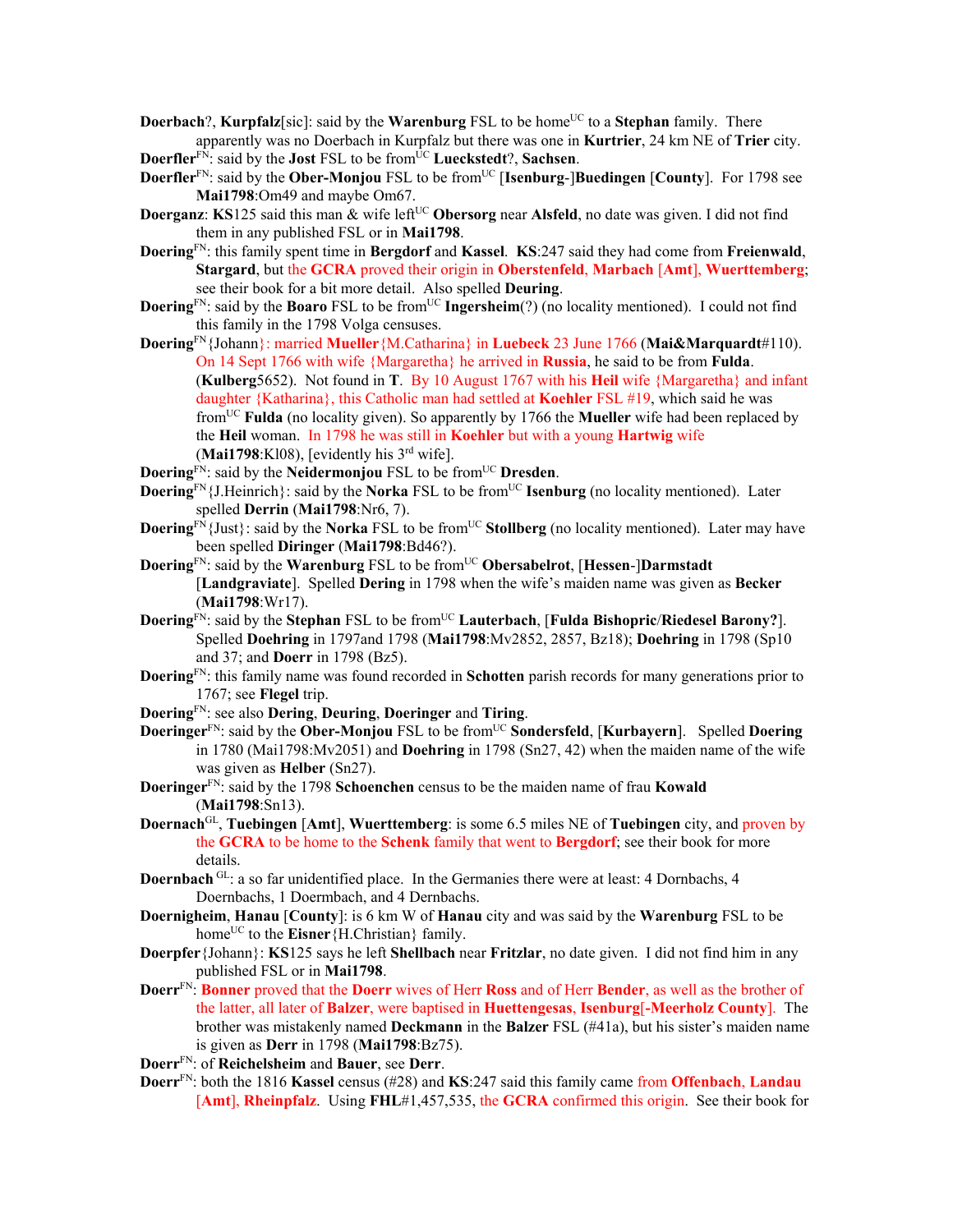more.

- **Doerr**<sup>FN</sup>{A.Katharina]: said by the **Katharinenstadt** FSL (#100) to be from<sup>UC</sup> **Hangheim**(?), **Franken** and to be wife to **Soltner**{J.Friedrich} who himself was from<sup>UC</sup> Gruenberg.
- **Doer/Derr/Dir**{Philipp+w+1c}: **Kulberg**149 said he was from<sup>UC</sup> **Gruenberg**. Not found in **T**. The **Katharinenstadt** FSL (#88) said he was from<sup>UC</sup> Gruenberg, Hessen with a Walter wife from<sup>UC</sup> **Darmstadt**. Bill Pickenhaupt says he has found this man's origin.
- **Doerr**FN: **Bonner** proved this woman baptized in **Huettengesas** married an **Iskam** man in **Vonhausen** before they moved to **Moor**.
- **Doerr**<sup>FN</sup>{G.Friedrich}: said by the **Norka** FSL to be from<sup>UC</sup> **Isenburg** (no locality mentioned). Spelled **Derr** in 1798 when the wife's maiden name is given as **Pivir**? (**Mai1798**:Nr43 and maybe 4).
- **Doerr**<sup>FN</sup>{Heinrich, younger}: said by the **Norka** FSL to be from<sup>UC</sup> **Isenburg** (no locality mentioned). Spelled **Derr** in 1798 when the wife's maiden name is given as **Keller** (**Mai1798**:Nr19 and maybe 4).
- **Doerr**<sup>FN</sup>{Heinrich, elder}: said by the **Norka** FSL to be from<sup>UC</sup> **Isenburg** (no locality mentioned). Spelled **Derr** in 1798 when the wife's maiden name is given as **Keller** (**Mai1798**:Nr44 and maybe 4 and 160?).
- **Doerr**FN{Adam}: according to **Fraenkisch-Crumbach** parish records he had an out-of-wedlock **Doerr** son by **Weber**{A.Maria}, daughter of {J.Balthasar} a hunter in the service of General von Betlack (sic) from **Erlau** , who then married 6 May 1766 **Walter** {J.Phillip} son of **Walther**{J.Peter} from **Kirchberfort** (**Mai&Marquardt**#752). I found no further report regarding this son.

**Doerr**FN: also see **Doering** and **Derr.** 

**Doerrenbach**GL, **Bergzabern Amt**, **Rheinpfalz**: is some 1.5 miles WSW of **Bad Bergzabern**, and was proven by the **GCRA** to be home to **Fauth** children and of the **Hey** family who went to **Bergdorf**; see their book for details. Proven by Curent Renz as home to a **Wagenmann** family that settled in **Hoffnungstal**. Said by the **Kassel** 1816 census and **KS**:328 to be home<sup>UC</sup> a Ketterling family; but their home was proved by the **GCRA** to be **Oberrotterbach** in that Amt. Said by the 1816 **Kassel** census (#9) and by **KS**:469 to be home<sup>UC</sup> to the **Vogel**{Abraham} family; however, the **GCRA** could not find them in either of the three **Dorrenbach**s. Proven by the **GCRA** to be home to **Walter**{Philipp} and to the **Wagenmann**/**Wagemann** and **Rotenberger**/**Rothenberger** families all of whom settled in **Neudorf**.

**Doerrheim**FN: see **Derheim**.

**Doerrig**{Johan}: fromUC **Darmstadt** [**Landgraviate**] married **Ochsen**{A.Cunigunda} 7 June 1766 in **Luebeck**, but the entry is crossed out (**Mai&Marquardt**#240). Not in **KS** or in any later source.

**Doerring**FN: see **Deiring**and **Deuring**.

- **Doerrnhof**GL, **Freie Adelprovinz der alten Ritter**: see **Dorrnhof**.
- **Doeschnitz**, **Sachsen**[-**Saalfeld Duchy**]: is 9 km SW of **Saalfeld** city and was said by the **Straub** FSL to be home<sup>UC</sup> to a **Reichenbach** family.
- **Doester** {Martin}: Danish records say he left<sup>UC</sup> **Wuerttemberg** arriving at **Fridericia, Juetland Royal Province** in May 1760; he, his wife and 3 children lived in Colony J9 "Molkenberg", Coldinghuus Amt, leaving in Dec. 1764. They arrived at **Kronstadt** near **St. Petersburg** in May 1766 and in Aug. 1766 pledged in writing their intention to settle in **Hirschenhof** colony in **Latvia** (**EEE** p. 383, for more detail see that).
- **Doetzel**{Johannes}: **KS**125 says he left **Camberg** near **Limburg** going to **Volmer**, no date given. I did not find him in any published FSL or in **Mai1798**.
- **Dofen**?GS: is the **Dauphine** region of France.
- **Dohna**<sup>GL</sup>, **Polen**: an unidentified place said by the **Katharinenstadt** FSL to be home<sup>UC</sup> to a **Lippert** family. There is a Dohna, **Saxony**, some 10 miles SE of **Dresden** …
- **Dohrtmann**: go to **Dortmann**.
- **Dohs**?FN: said by the **Dinkel** FSL to be from<sup>UC</sup> Gaden(?), **Holstein**. Later spelled **Doos**.
- **Doktor**<sup>FN</sup>: listed by the the 1816 **Neudorf** census (#21, 22) without origin, but by **KS**:248 as being from<sup>UC</sup> **Sessenheim**, **Hagenau** [**Oberamt**], **Elsass**. Using **FHL**#746,033, the **GCRA** proved their origin in **Sessenheim**, **Bischweiler** [**Amt**], **Hagenau** [**Oberamt**], **Elsass**. See the **GCRA** book for a bit more. Also spelled **Dockter**.
- **Doll**FN: said by **KS**:248 to have gone to<sup>UC</sup> Glueckstal from **Nabern**, **Nuertingen** [Amt], **Wuerttemberg**;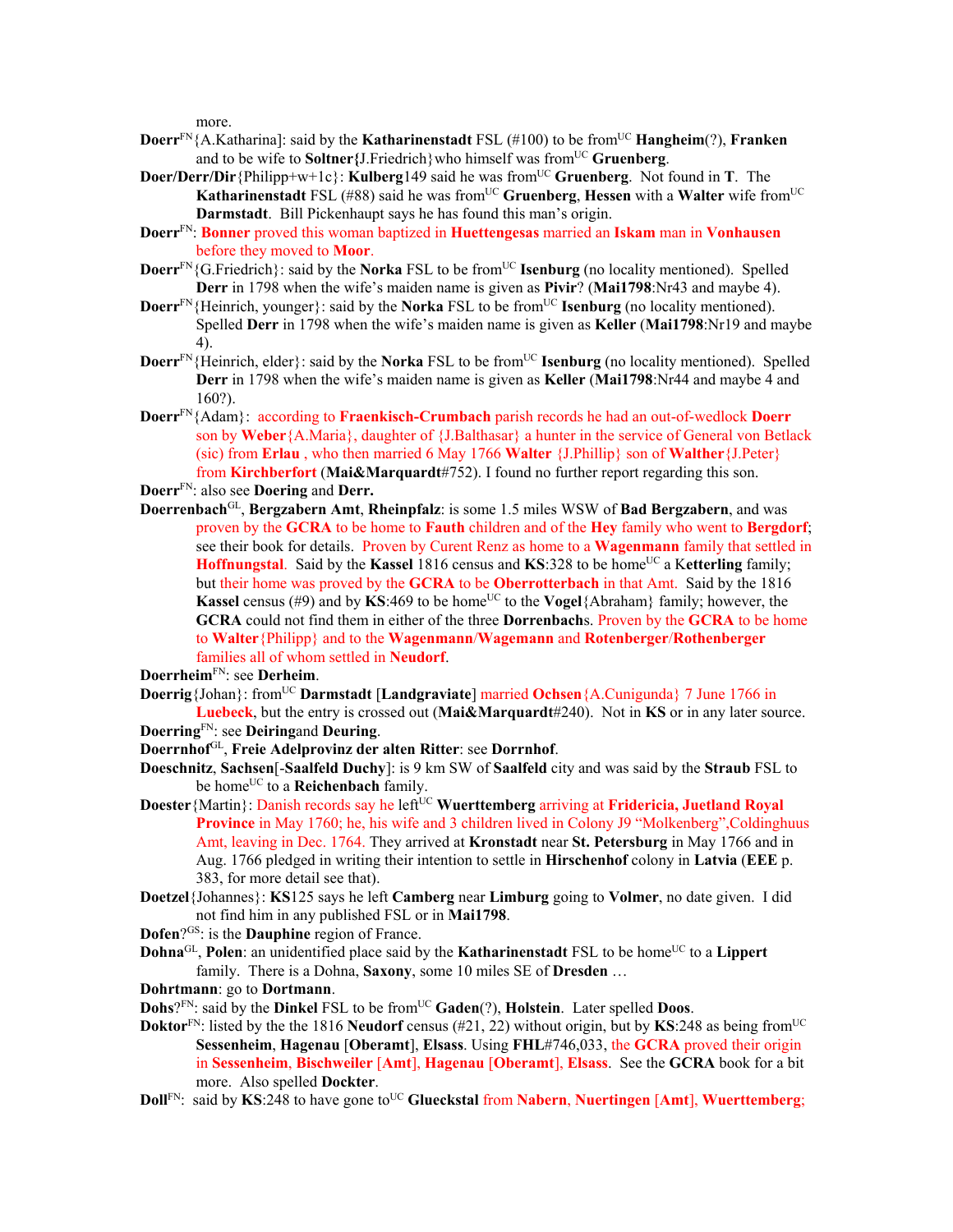the **GCRA** veriifed the origin but found no evidence of the family in the **Glueckstal** colonies. See their book for detail.

**Dollheimer**{J.Christoph}: see **Thalheimer**.

- **Dollinger**FN: listed in the **Bergdorf** 1816 census (**KS**:662, 248) without origin; said by the **Glueckstal** 1816 census (**KS**:673, 248) to be fromUC **Birkenfeld**, **Calw**, **Wuerttemberg**. The **GCRA** says there are no Dollinger records in this Birkenfeld, but that Dollinger evidently held a **Birkenfelde**, **Suedpreussen**, passport (where he may have taught for a time), and a son's death record says that the son was born in **Markowitz, Krzepien Amt, Suedpreussen**, before the family removed to **Glueckstal** and **Bergdorf**. See the **GCRA** book for more detail.
- **Dolzheim**GL: is **Dotzheim**.
- **Dom**<sup>FN</sup>: said by the **Paulskaya** FSL to be from<sup>UC</sup> **Genderkingen**?.
- **Domann**FN: see **Tomann**.
- **Dometri/Demetri**{Johann}: **KS**125 lists him as **Dementri**. He married **Jacob**i{A.Maria} in 1765 in **Rosslau** (**Mai&Marquardt**#871). Not found in any later source.
- **Domler**: see **Dumler**.
- **Domrowa**GL: may have been the correct name for **Dumerof** which the **GCRA** found associated with the **Eichelberg** family. This might have been **Domrowa Gernicza**. **Jerry Frank** says there are dozens and dozens of similar place names in **Poland**.
- **Domrowa Gernicza**GL: was 28 miles N of **Krakow**.
- **Dommartin**GL, **Picardie, Frankreich**: is some 62 miles N of **Paris** center, and said by the **Katharinenstadt** FSL to be home<sup>UC</sup> to an **Ubre** family. Gary Ubert says that the second of the Houbre men in Dommartin married a **Poullet** woman in nearby **Remiencourt**.
- **Dommartin**GL**, Picardie, Frankreich**: is some 62 miles N of **Paris** center, and said by the Katharinenstadt FSL to be home<sup>UC</sup> to an Ubre family. Gary Ubert says that the second of the Houbre men in Dommartin married a **Poullet** woman in nearby **Remiencourt**.
- **Domme**FN: see **Thomaa**.
- **Dompert** FN: said by **KS**:248 to have come from **Simmozheim**, **Calw** [**Amt**], **Wuerttemberg**. Using **FHL**#1,528,471, they proved this origin. See the **GCRA** book for more.
- **Domrowa**GL: the only place of this name that I can find is now Dabrowa Gornicza, Poland, some 38 miles NW of **Krakow**. Domrowa is thought by the **GCRA** to be the place called Dumerof in the old records, the probable home<sup>UC</sup> to an **Eichelberg** family that went to **Glueckstal**. See the **GCRA** book for more details.
- **Don**<sup>FN</sup>: said by the **Brabander** FSL to be from<sup>UC</sup> **Hitzhofen**?, **Hanzzoler**?. Pleve thought this might be **Dan**. I could not find this family in the 1798 Volga censuses.
- **Doms**GL, **Poland**: an unidentified place which the **GCRA** found associated with **Ahl** and **Lippert** families in 1798.

**Donad**FN: see **Tonat**.

- **Donau<sup>?GL</sup>, Hannover**: an unidentified place said by the **Enders** FSL to be home<sup>UC</sup> to a **Klaudi**? family. **Donaueschingen** [**Amt**], **Baden**: is 35 miles SSE of **Freudenstadt** city.
- **Donauwoerth** near **Muendling**: until 1607 at least it was a Free Imperial City and is 47 km WSW of **Ingolstadt**.
- **Donauwoerth<sup>GS</sup>:** probably a misrendering of the **Teutonic Order**.
- **Donnbronn**GL, **Besigheim** [**Amt**], **Wuerttemberg**: is 8 miles NE of **Besigheim** city, and the **GCRA** proved that the Frei family which went to **Glueckstal** did not come from here.
- **Donnbronn**, **Heilbronn** [**Amt**], **Wuerttemberg**: is 3 miles SE of **Heilbronn** city, and was mistakenly said by **KS**:268 to be home<sup>UC</sup> to the **Frei**/**Frey**{Jakob} family that settled in **Kassel**.
- **Donnbronn**GL, **Untergruppenbach** [parish], **Heilbronn** [**Amt**], **Wuerttemberg**: proved by the **CGRA** to be home to **Frei**{J.Jakob} who went to **Glueckstal**. This is the same place as the previous two entries.
- **Donne**FN: the **Belowescher Kolonien** FSL says that the widow Donne from<sup>UC</sup> **Hanau** (no locality mentioned) married in **Oranienbaum**, a **Hering**.
- **Doos**FN: see **Dohs**.
- **Doppler**<sup>FN</sup>: said by the **Rohleder** FSL to be from<sup>UC</sup> **Muenchen**, [**Kurbayern**]. Spelled both **Doppler** (**Mai1798**:Rl18) and **Topler** (Hr13) in 1798.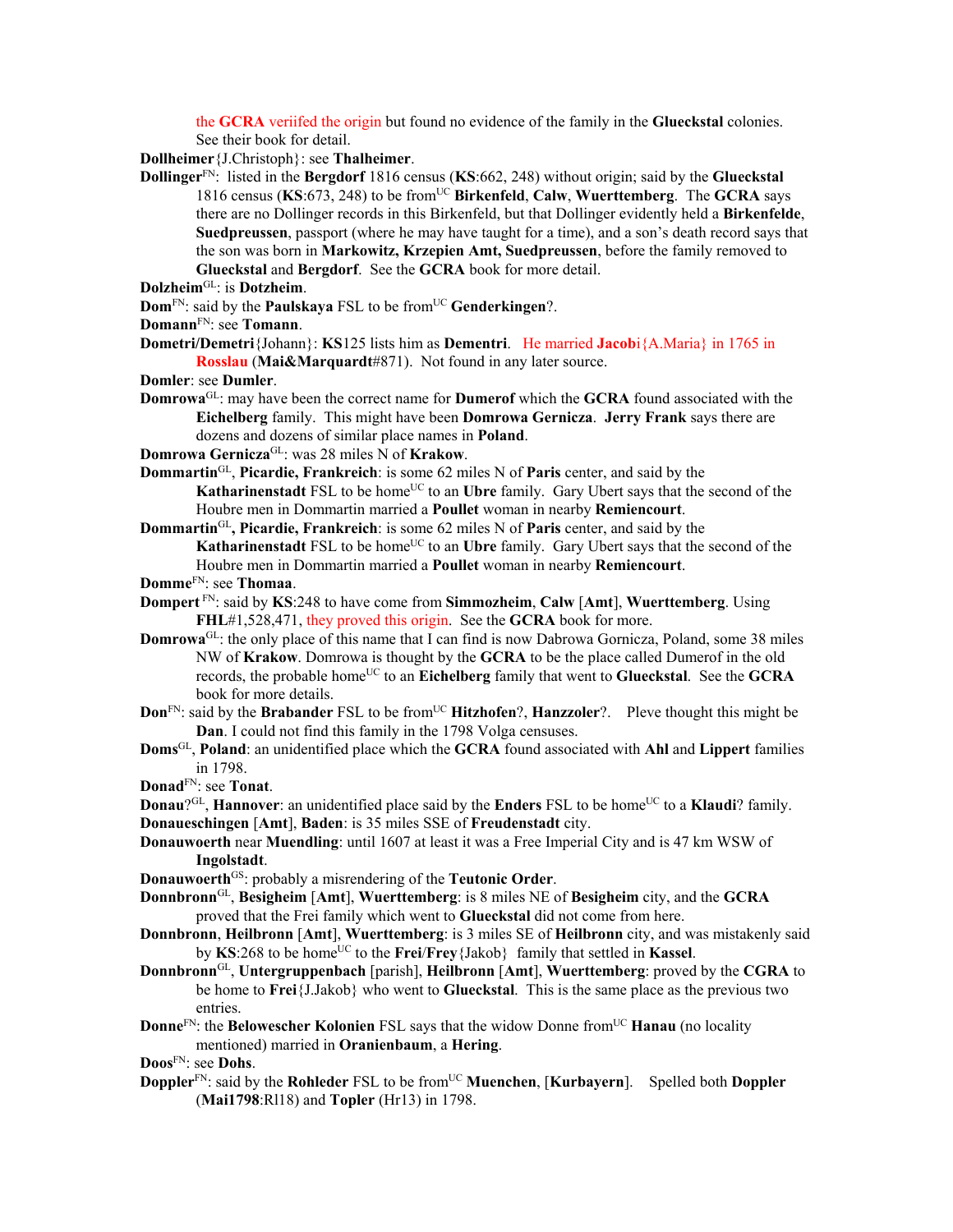**Dor**? FN: said to be the maiden name of frau **Albrecht** of Anton (**Mai1798**:An61).

- **Dorbau**FN: said by the **Husaren** FSL to be fromUC **Bouillon**, **Frankreich**.In 1798 spelled **Durbak**  (**Mai1798**:Hn2) and **Durban** (Hn3).
- **Dordecken**(?)<sup>GL</sup>, **Kurpfalz**: an unidentified place said by the **Dietel** FSL to be home<sup>UC</sup> to a **Keil** family.
- **Dorfern**?, **Oesterreich**: said by the **Husaren** FSL to be home<sup>UC</sup> to a **Stein** family. There was a Dorfern 29 miles W of **Vienna** city centre.
- **Dorfheim**, **Bamberg** [Bishopric]: an unidentified place said by the Brabander FSL to be home<sup>UC</sup> to a **Lemp** family.
- **Dorfweil**GL**, Nassau-Usingen**: is some 5 miles SW of **Usingen** town, and said by the **Bangert** FSL to home<sup>UC</sup> to a **Loob** family.
- **Dorheim**<sup>GL</sup>: an unidentified place said by the **Ober-Monjou** FSL to be home<sup>UC</sup> to a **Bisl/Biehl/Biel/Pihl** family. There are at least two Dorheims in Germany.
- **Doring**FN: this family name was found recorded in 1700s **Berstadt** parish records; see **Flegel** trip.
- **Doring**FN: also see **Doering**. **Dorlosch**FN: said by the **Balzer** FSL to be fromUC **Blanenbach**. Spelled **Dorlot**? and possibly Darlot in 1798 (Mai1798: Br70 and Bz98 respectively).
- **Dorlosch**{Jacob}: **KS**125 said he went to **Balzer**; no origin, no date. I did not find him in any published FSL or in **Mai1798**.
- **Dorlot**FN: see **Dorlosch**.
- **Dormes near Erlang**: an unidentified place said to be home<sup>UC</sup> to the father of **Rauh**{J.Georg} who married **Popp**{Kunig.} in **Woehrd** 26 May 1766 (**Mai&Marquardt**#815 & **KS**149). There was a Dormitz 2 km E of **Erlangen** – see the next entry.
- **Dormitz**, **Bamberg** [**Bishopric**]: is 23 miles SSE of **Bamberg** city and was said by the **Leitsinger** FSL to be home<sup>UC</sup> to a **Strohbett** family and possibly to an **Amon** family.
- **Dormstadt**GL: an unidentified area or state (**Darmstadt**?), said by the **Stahl-am-Karaman** FSL to include the locality of **Kriburg** and to be home<sup>UC</sup> of a **Rizon** family.
- **Dormann**<sup>FN</sup> said by the **Frank** FSL to be from<sup>UC</sup> **Hamburg.**
- **Dorn**<sup>FN</sup>: said by the **Kolb** FSL to be from<sup>UC</sup> **Sankt-Thomas, Falkenstein**.
- **Dorn**<sup>FN</sup>: said by the **Paulskaya** FSL to be from<sup>UC</sup> Ganerin? with a widowed **Kraft** mother-in-law in the household. In 1798 the maiden name of frau Dorn was given as **Kraft** (**Mai1798**:Pl28).
- **Dorn**{Catharina/Katharina E.}: married **Guenther**{Conrad} in **Luebeck** 23 May 1766 (**Mai&Marquardt**#160 & **KS**132). On 9 July 1766 {Catharina} and her **Guenter** husband arrived in **Russia** (**Kulberg**1470). Later in 1766 they left **Oranienbaum** for the **Volga** (**T**5809- 5810). By 7 June 1767 with an infant daughter they had settled at **Paulskaya** FSL #84, he said to be from **Kolba**. **S**aid by the **Paulskaya** 1798 census to be the maiden name of frau **Guenther** (**Mai1798**:Pl15).
- **Dorn**{Juliana Christiana/A. Christina}: married **Katzenbach**{Johann} in **Luebeck** 23 June 1766 (**Mai&Marquardt**#109). On 8 Aug 1766 {Johann & Christina} with one son arrived in **Russia**, he said to be from **Hessen** (**Kulberg**3943). Later in 1766 {Johannes & A.Christina} with the son took transport in **Oranienbaum** for the **Volga**, but the wife died enroute (**T**5067-5069). By 3 Aug 1767 {Johan}, said to be from **Rausenberg,** with new wife {Margaretha} had settled at **Paulskaya** FSL #164 when the lad previously said to be a "son" was revealed to be step-son **Schmidt**{Christian} at #164a, which indicates that the "**Dorn**" wife had either been a **Schmidt**  widow, or had been a 2<sup>nd</sup> wife following an earlier **Schmidt** wife ...
- **Dorn**{Friederica}: from **Darmstadt** married **Mersch**{J.Christoph} 23 April 1766 in **Friedberg** (**Mai&Marquardt**#336). Not found in any later source.
- **Dornburg**<sup>GL</sup>, Mecklenburg: an unidentified place said by the **Bauer** FSL to be home<sup>UC</sup> to a Stieben family.
- **Dorn-Duerkheim**GL: a woman from here married a **Reichel** man; the couple settled in **Bauer** (**Mai&Marquardt**#1246).
- **Dorn Duerkheim**GL, **Hessen Darmstadt**: now in **Rhineland-Palatinate.** Also see **Dirkheim** and **Duerkheim**.
- **Dornetz**FN: see **Dornus.**
- **Dornhan**, **Horb**[**Amt**], **Wuerttembeg**: is some 10 miles SW of **Horb-am-Neckar**, and proven by **GCRA** to be home to the **Eisenbeiss** family that went to **Glueckstal**. Mistakenly said by the 1816 **Kassel**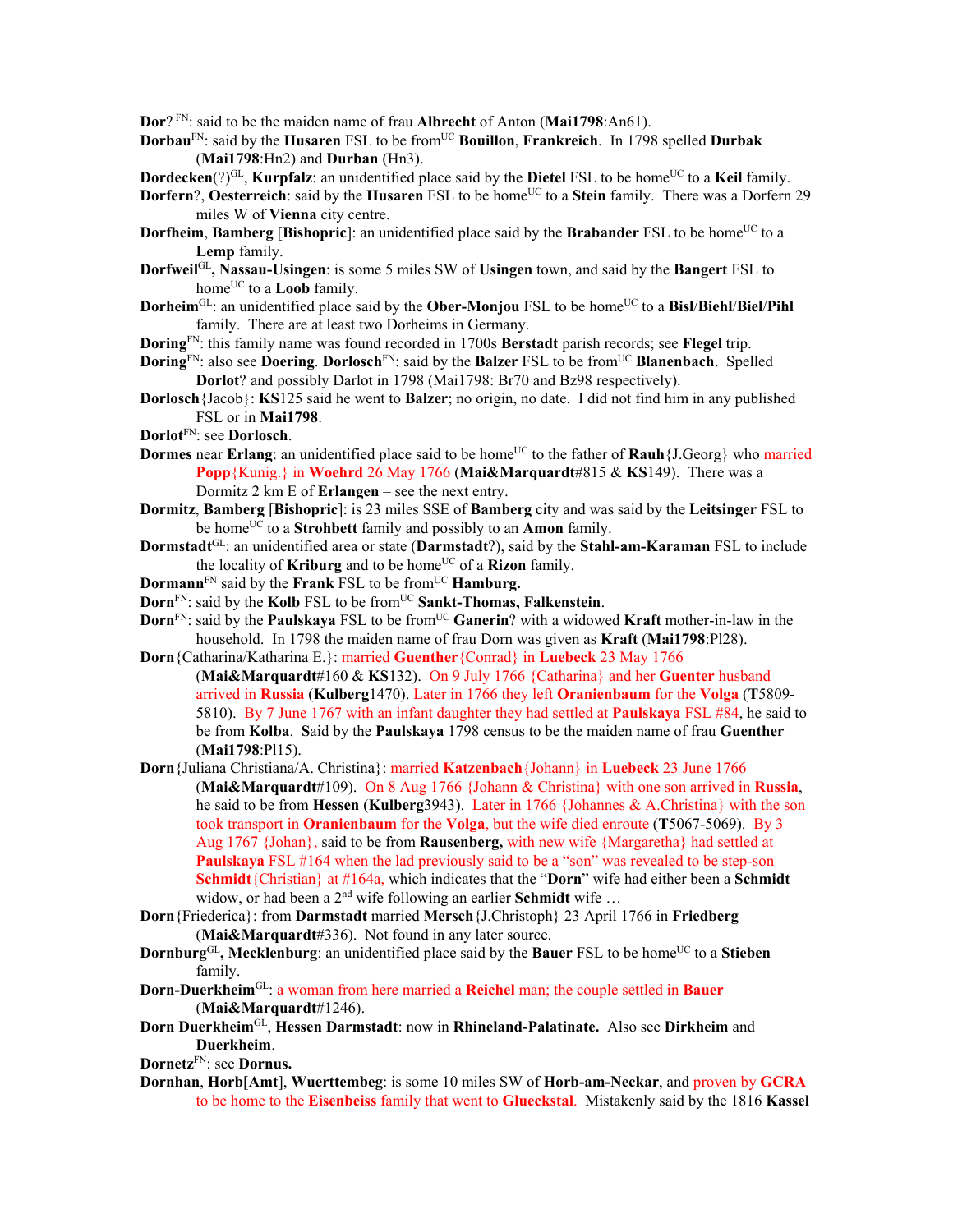census (#88) to be home<sup>UC</sup> to the **Lang**{Christoph} family. See the **GCRA** book for more details. **Dornhan**GL**, Sulz Oberamt, Wuerttemberg**: is 5 miles WSW of **Sulz-am-Neckar, Baden-**

- **Wuerttemberg**, and was home to an **Eisenbeiss** family that settled in **Hoffnungstal, Bessarabia**.
- **Dornhecker**{Johannes}: KS125 said he left<sup>UC</sup> **Altenmittlau** near **Gelnhausen** for **Russia**. I did not find him in any published FSL or in **Mai1798**.
- **Dornhof**<sup>FN</sup>: said by the **Brabander** FSL to be from<sup>UC</sup> Oelsberg?, [Kur-]Trier. I could not find this family in the 1798 Volga censuses.
- **Dornhof**{Adam}: **Kulberg**5469 says he arrived at **Oranienbaum** in 1766. A probable **Zug** first settler said by Recruiter Beauregard's 1768 list (**Lk**87) and by **Kulberg**4098 to have been fromUC **Herforst**?, [**Kur**-]**Trier**. For 1798 see **Mai1798**:Zg5 and Om2.

**Dornus**<sup>FN</sup>: said by the **Volmer** FSL to be from<sup>UC</sup> Alzey, **Kurpfalz.** Later spelled **Dornetz.** 

- **Dorrnhof**GL, **Freie Adelprovinz der alten Ritter**: Doerrnhof is some 2 miles W of **Gersfeld** and was the birthplace of some of the children of the **Zitzmann** colonist who went to **Frank**.
- **Dorsam**{A.Margaretha}: Corina **Hirt** using **LDS Film** #1190548 found that she married **Roeder/Raeder**{J.Georg} and had six children all born in **Gross-Bieberau**. For further information visit the entry of her husband.
- **Dorsch/Drosch**FN{J.Nicholaus}: was born in **Breitenbrunn**, married 30 June 1766 in **Buedingen** to **Eichmann** {A.Margaretha} (**Mai&Marquardt**#723), who when widowed remarried a **Gross** – three Dorsch were still living in **Schwab** in 1798 (Sb44, 30 and 17) [**Gieg1**]. **KS**125 & 126 say **Breitenbrunn** was near **Erbach**. They arrived in **Russia** 15 Sept 1766, he said to be from **Erbach** (**Kulberg**6084). Not in **T**. Before 12 Sept 1767 they with an infant son had settled at **Schwab** FSL #36, he said to be from **Breitenburg**. In 1798 she, widowed and remarried, was living In **Schwab** (**Mai1798**:Sb30.
- **Dorsch** FN: also see **Drosch**.
- **Dorschau**, **Batschka**, **Ungarn**: aka **Torschau**, **Torza**, and now, **Savino Salo**, is 22 miles NW of **Novi Sad**, **Serbia**, and the 1816 **Neudorf** census (#14) said the **Maurer** who settled in **Neudorf** settled<sup>UC</sup> in this place for a time before moving on to **Neudorf**.
- **Dorschheim, Ansbach** [Margraviate]: an unidentified place said by the Dehler FSL to be home<sup>UC</sup> to a **Graf**{Johannes} family.
- **Dortelweil**?, [**Hanau County**]: is 14 km NW of Hanau city and was said to have been home<sup>UC</sup> to **Jung**{Christoph} (**Lk**96).
- **Dortman**FN: see **Dortmann**.
- **Dortmann**FN{Johannes}:
- **Dortmann/Dohrtmann**{E.Barbara}: godmother at the 13 July 1766 **Luebeck** baptism of **Guenther**{M.Margaretha Barbara} daughter of {Johannes} (**Mai&Marquardt**#1307). {Elisabeth} arrived in **Russia** 12 September with husband {Johannes} and 3 children (**Kulberg**5363).
- **Dortmann/Dohrtmann/Dortman**{Johannes/Johann}: godfather at the 13 July 1766 **Luebeck** baptism of **Guenther**{M.Margaretha Barbara} daughter of {Johannes} (**Mai&Marquardt**#1307). Said to be from [**Hessen**-]**Darmstadt** [**Darmstadt**], **Dortmann**{Johann} arrived in **Russia** 12 September with wife {Elisabeth} and 3 children (**Kulberg**5363). Later in 1766 they took transport in **Oranienbaum** for the **Volga** (**T**1050-1054). By 3 Aug 1767 they had arrived at **Paulskaya** FSL  $\#102$ , he said to be from<sup>UC</sup> **Darmstadt** (no locality mentioned) In 1798 the family name was spelled **Dortman** (**Mai1798**:Nb24,Pl27).
- **Dortmund**<sup>GS</sup>: was an independent city state (called a free imperial city) from 1220 to 1803.
- **Dorup**, **Daenemark [Kingdom**]: is 7 miles SW of Arhus city, and said by the **Stahl-am-Tarlyk** FSL to be home<sup>UC</sup> to the **Mertz**? family.
- **Dorzweiler**<sup>FN</sup>: said by the **Katharinenstadt** FSL to be from<sup>UC</sup> **Windheim, Franken**.
- **Dossier**<sup>FN</sup>: said by the **Brabander** FSL to be from<sup>UC</sup> **Obraurangel**, **Luxembourg** [Duchy]. I could not find this family in the 1798 Volga censuses.
- **Dotz**<sup>FN</sup>: frau Dotz was said by the **Enders** FSL to be from<sup>UC</sup> **Lissenburg**?, **Frankreich**.
- **Dotz**<sup>FN</sup>: said by the **Enders** FSL to be from<sup>UC</sup> **Stockholm, Schweden**. The family name in 1798 was spelled **Totz** (**Mai1798**:En22).

**Dorr** FN: see **Derr**.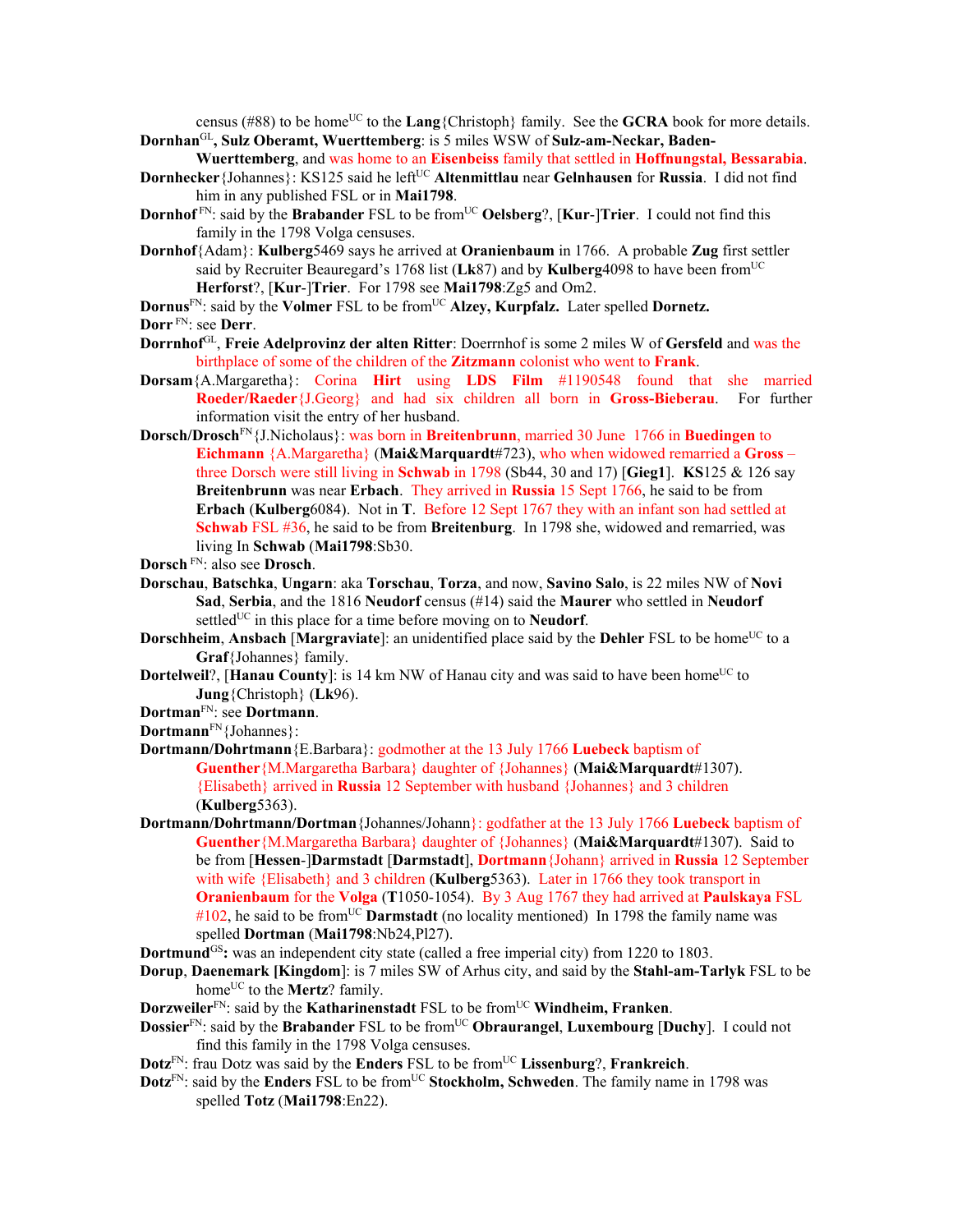- **Dotz**?<sup>FN</sup>: said by the **Fischer** FSL to be from<sup>UC</sup> **Wiesepans**?, **Nassau**. I could not find this family in the 1798 censuses.
- **Dotz** FN: said by the **Schwed** FSL to be from<sup>UC</sup> **Freigomn**?, **Schweden** and to be an orphan boy in the **Luedander**? household. May have been spelled **Duspe** in 1797 and 1798 (**Mai1708**:Mv2806, Rw11)?
- **Dotzert/Dozert**{Andreas}: on 14 April 1766 in **Buedingen** he married **Traut**{A.Margaretha}, both bride and groom said to be from<sup>UC</sup> Stockhausen in Reidesel (Mai&Marquardt#528). KS161 said this was near **Wetzlar** while **KS**125 said she was a **D(T)rraut** and the ;place was near **Giessen**. On 4 July 1766 this couple along with her mother  ${Maria}$ , arrived in **Russia**, he said to be from<sup>UC</sup> **Riedesel** (**Kulberg**1898). Not found in **T.** By 20 June 1767 this couple, along with her **Baer**  mother  ${A.Maria}$ , had settled at **Dobrinka** FSL #86 &86a, which said he was from<sup>UC</sup> **Schoenhausen**? in **Reidesel**. **Stockhausen** was in **Riedesel**.
- **Dotzheim**, **Nassau**[-**Usingen Principality**]: was just W of **Wiesbaden** city (now is a western section of that city) and was said by the **Straub** FSL to be home<sup>UC</sup> to a **Wintermeier** family.
- **Douset**FN: said by the **Franzosen** FSL to be fromUC **Frankreich** (no locality mentioned). I could not find this family in the 1798 Volga censuses.
- **Dozert**?FN: see **Dotzert**.
- **Drache**{name not recorded}: according to **Anhalt-Dessau** archives following the death of her **Meyer/Mayer** husband, with her daughter **Meyer/Mayer**{Eva} she moved from **Halle** to **Raguhn** to work for her brother who was a miller here; no longer to get along with her brother and sister-in-law and being poor, she went to Russia with her daughter (**Mai&Marquardt**#1123). She may have been the widow **Meier**{Anna} said to be from **Dessau** who arrived alone in **Russia** on 8 Aug 1766 (**Kulberg**4403).
- **Drache**{J.Adam}: according to **Anhalt-Dessau** archives says this miller purchased the house of **Opitz**{Gottlieb} before the latter left for **Russia** (**Mai&Marquardt**#1127).
- **Drant**, see **Blank**. This is from **KS125** … I have no idea to what either name refers.
- **Drauth**{no given name}:KS125 says this person left **Dauernheim** near **Buedingen**

**Drechseler**FN: see **Dreschsler**.

- **Drechsler**<sup>FN</sup>: said by the **Lauwe** FSL to be from<sup>UC</sup> **Anhalt-Bernburg** (no locality mentioned). In 1798 the family name was given as **Drexler** and the wife's maiden name was given as **Haupt** (**Mai1798**:Lw38).
- **Dreher/Dreyer/Drehr**<sup>FN</sup>{Johannes}; Danish records said this Lutheran left<sup>UC</sup> **Wembach, Lichtenberg Amt**, **Hessen-Darmstadt Landgraviate** arriving at **Fridericia, Juetland Royal Province** in Sept. 1760; he, his Catholic wife, and their 4 children first lived in Colony J6 "Julianaheede", Silkeborg Amt and later in Colony J5 'Christiansheede", Silkeborg Amt which they left in Jan. 1765. Their son {Nicolaus} is recorded in the **Beideck** 1775 census #29 (**EEE** p.383, for more detail see that).
- **Dreher**<sup>FN</sup>: said by the **Kamenka** FSL to be from<sup>UC</sup> **Strabing.**
- **Dreher**<sup>FN</sup>: said by the **Mariental** FSL to be from<sup>UC</sup> **Luxembourg**. This family name was later seems to have been spelled **Hieronymus** (**Mai1798**:Mt39). Darrell **Burghardt** says he found the birth of the son {Franz Jacob}, family name spelled **Gironimi**, in **Saarburg**, [**Kurtrier**] records.
- **Dreher**FN: said by the **Ober-Monjou** FSL to be step-children in the **Wendemann** household. Spelled **Dreher** (**Mai1798**:Om31, 53) and **Trerin** (Om45) in 1798.
- **Dreher**<sup>FN</sup>: said by the **Reinhard** FSL to be from<sup>UC</sup> **Insterburg**, **Preussen**. I could not find this family in **Mai1798**.
- **Dreher**<sup>FN</sup>: the wife was said by the **Reinhard** FSL to be from<sup>UC</sup> Gratma.
- **Dreher**<sup>FN</sup>: said by the **Volmer** FSL to be from<sup>UC</sup> **Ulm**.
- **Dreher**{Andreas}: see **Freer**{Andreas}.
- **Dreieich**GL, **Hessen**: is immediately to the S of **Frankfurt-am-Main** and some 5 miles SW of **Offenbach** city**.**
- **Dreieichenhain**, **Isenburg-Birstein County**: Philippseich once the seat of **Isenburg-Philippseich County**  [which by the 1760s had been subsumed by **Isenburg-Birstein}** apparently no longer exists except for its schloss about 1 km outside Dreieichenhain.which is just on the eastern outskirts of Dreieich, Hesse, some 6 miles SW of Offenbach-am-Main. Said by KS:118 to be home<sup>UC</sup> to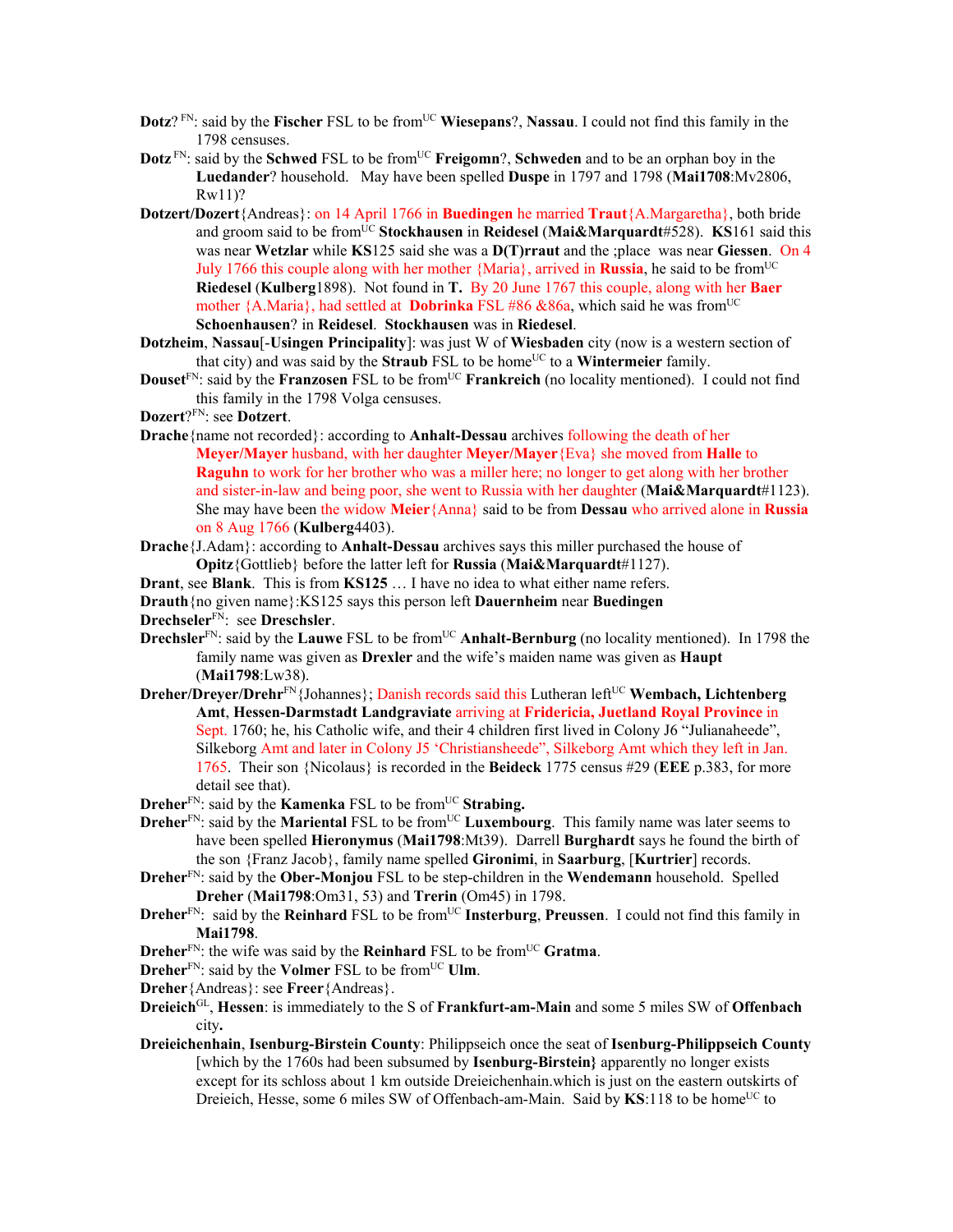**Appel**{J.Caspar} -- no date or action provided and not identified in any FSL. Also see **Hayn**.

**Dreieicherhayn**<sup>GL</sup>, [Isenburg-Birstein County]: [aka Dreieich] said by the Buedingen ML to be home<sup>UC</sup> to a **Weissbinder** man who went to **Grimm**; Stumpp says **Dreieicherhayn** was near **Offenbach, Hessen (Mai&Marquardt#657).** This place surely is the previous entry.

- **Dreihof**(?)<sup>GL</sup>: an unidentified place said by the **Holstein** FSL to be home<sup>UC</sup> to a **Winick/Winicke/Winik** family.
- **Dreiling**FN: see **Derillion** and **Treuling**.
- **Dreise**FN: said by the **Stephan** FSL to be fromUC **Frankfurt-am-Main** [**Imperial City**]. For 1798 see **Mai1798**:Sp30.
- **Dreispitz**VV: (aka **Verkhnaya Dobrinka** and **Werchnaja Dobrinka**) is a Lutheran German village founded in 1766 on the western side of the Volga. Its FSL is now published in Pleve, Einwanderung …, vol.I, pp. 371-379. According to this, the first settlers were from the following places {italics indicate information from the Kuhlberg list} with the family names shown here in parens. Other spellings of family names, usually from later sources are in square brackets. Verified origin information is in red. It is probably worth noting that the clerk who wrote this list fairly consistently rendered **Wuerttemberg** as **Wittenberg**. The number with the family name is their FSL household number:
	- from **Barth**?, **Schwedisch Pommern**: (**Schulz**11);
	- from **Bogart**?, **Hockler**?: (**Ginzer**13);
	- from **Breslau**, **Schlesien**: (**Schmidt**27);
	- from **Ebersbach, Wittenberg**: (**Feidel**[**Feil**]4);
	- from **Erfurt**, **Thueringen**: (**Lieders**?8);
	- from **Fluege**?, **Kurpfalz**: (**Schreuk**?[**Schreiock**]2);
	- from **Foffelhof**?, **Wittenberg**: (**Meier**[**Maier**]14);
	- from **Franzburg**, **Schwedisch Pommern**: (**Otto**1);
	- from **Gelnhausen**, **Isenburg**: (**Hessel**28);
	- from **Graben**, **Durlach**: (**Klein**17);
	- from **Haefnerhaslach**, , **Wittenberg**: (**Volert**10, **Volert**[**Volet**]6);
	- from **Haefnerhaslach**, **Ginlingen Amt**, **Wuerttemberg**: (**Vol(l)ert/Wohlert, Wollert**{J.Michel}10);
	- from **Hefnerhessel**, **Wittenberg**: (**Wolet**?[**Volet**]20);
	- from **Kritz**?, **Dadriof**?: (**Heit**?[**Heidt**]21);
	- from **Magdeburg, Brandenburg**: (**Walwetz**?26);
	- from **Mainzrecht**?, **Gommern**?: (**Stengle**[**Steinle**]3);
	- from **Mark**?, **Holstein**: (**Peterson**23);
	- from **Mittelsbach**, **Thueringen**: (**Mueller**24);
	- from **Mitz**?, **Wittenberg**: (**Siewert**[**Siegward**]12);
	- from **Naumburg**, **Kursachsen**: (**Braunhardt**?32);
	- from **Neira**?, **Gommern**?: (**Stengle**[**Steinle**/**Steinlein**]9);
	- from **Pfaffenhofen**, **Wuerttemberg**: (**Meier**25);
	- from **Potsdam**, **Brandenburg**: (**Ebermann**?7);
	- from **Rabin**?, **Darmstadt**: (**Mueller**31);
	- from **Sarmi**?, **Schweden**: (**Londerin**?[**Lungerin**]19);
	- from **Schulzendorf**?, **Renberun**?: (**Hefele**[**Heffele**]22);
	- from **Seifhennersdorf, Sachsen**: (**Wilhelm**15);
	- from **Sulzfeld**, **Hellborn**: (**Beisser**?[**Beisel**]5);
	- from **Sulzfeld**, **Oesterreich**: (**Beisel**?[**Beisler**]18);
	- from **Uschatsch**, **Polen**: (**Sokolowski**[**Sokolowsky**]16);
	- from **Weizwanal**?, **Isenburg**: (**Diel**[**Thiel**]29);
	- from **Witt**?, **Sipachisch**?: (**Rupp**30).
- **Dreith**?FN: said by the 1798 **Balzer** census to be possibly the maiden name of frau **Raab** of **Balzer** (**Mai1798**:Bz79). May be **Trait**?
- **Dreitz**FN: see **Treitz**.
- **Drekoph/Drehkopf**{Christian}: according to the abstract of **Anhalt-Dessau** archival records done by Dr.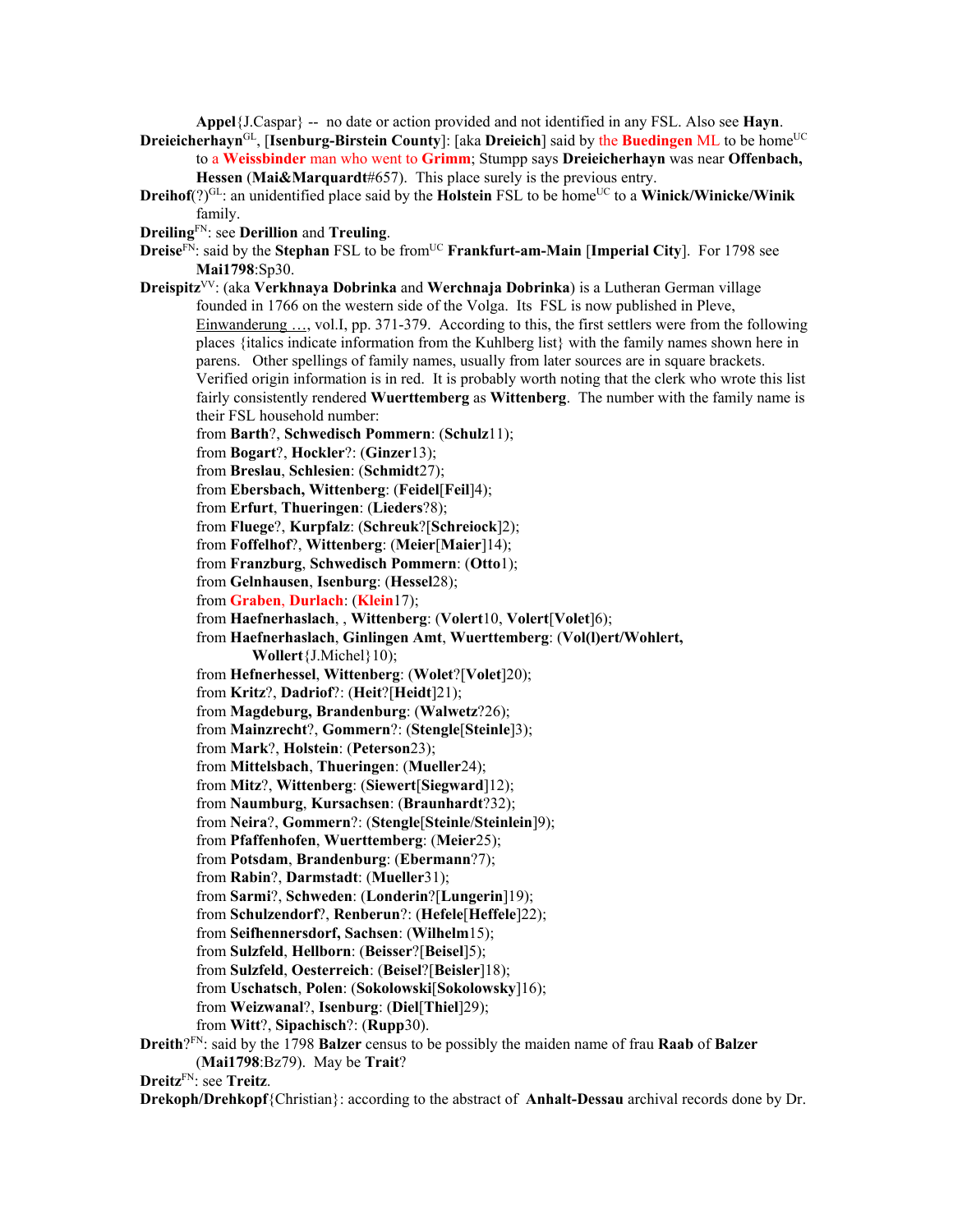**Waeschke** this man was a sometime inn keeper who was born in **Lennewitz** and left with his wife and 3 children from **Diesdorf**, **Anhalt-Dessau** [**Principality**]. **KS**125 spelled it **Drehkoph**. Not found in any later source.

**Dremet**FN: see **Drimet** and **Dritmet**.

- **Dreschendorf**GL, **Bamberg** [**Bishopric**]: an unidentified place said by the **Preuss** FSL to be home to a **Dietrich** family. This probably is **Dreuschendorf**.
- **Drescher, Steve<sup>RN</sup> confirmed the origins of the Rothammel Appelhanz family.**
- **Dreschsler**<sup>FN</sup>: Herr **Dreschsler** was said by the **Koehler** FSL to be from<sup>UC</sup> **Dreschsler**, and his frau's maiden name was given as **Wilhelmi** (no origin given). The family name was spelled **Drechseler** in 1798 (**Mai1798**:Mv1328/Kl24).
- **Dresden**<sup>GL</sup>, [**Kursachsen**]: said by the **Belowescher Kolonien** FSL to be home<sup>UC</sup> to a **Sander** family. : Said by the **Boaro** FSL to be home<sup>UC</sup> to **Eilau**? and **Emrich**? families. Said by the **Katharinenstadt** FSL to be home<sup>UC</sup> to a **Brock** family. This surely is the same place as the following entry. Said by the **Neidermonjou** FSL to be home<sup>UC</sup> to a **Doering** family. Same place as the next entry.
- **Dresden**GL, [**Kur**-]**Sachsen**:**,** is 231 miles ENE of **Frankfurt-am-Main.** Said by the **Boaro** FSL to be home<sup>UC</sup> to a **Stein** family. Said by the **Dinkel** FSL to be home<sup>UC</sup> to a **Hemerling**? family. Said by the **Dobrinka** FSL to be home<sup>UC</sup> to a **Heinze** family. Said by the **Katharinenstadt** FSL to be home<sup>UC</sup> to **Sachse** and **Weber** families. Said by **Kuhlberg** to be home to the following families: **Broesse/Breuse**14, **Erdmann**28, **Hopp**22, **Litke**61, **Melling**61 & 60, **Rady**51, **Schmidt**51 and Stenzel57. Said by the **Jost** FSL to be home<sup>UC</sup> to **Krausewald** and possibly **Berker** families. Said by the Merkel FSL to be home<sup>UC</sup> to a Margheim family. Said by the **Schaefer** FSL to be home<sup>UC</sup> to the **Krisnel** family. Said by the **Schuck** FSL to be home<sup>UC</sup> to **Bettinger**, **Gerhardt/Erhardt**?, and possibly **Martin** families. Said by the **Urbach** FSL to be home<sup>UC</sup> to a **Hanisch** family. Said by the **Warenburg** FSL to be home<sup>UC</sup> to a **Dening** family.
- **Dresenitz**<sup>FN</sup>: said by the **Katharinenstadt** FSL to be from<sup>UC</sup> **Frankfurt-am-Main**.
- **Dresler**{Henrich}: married **Maurer**{Johanna} 15 July 1766 in **Luebeck** (**Mai&Marquardt**#210). Not found in any later source.
- **Dresner**<sup>FN</sup>: said by the **Belowescher Kolonien** FSL to be from<sup>UC</sup> **Hakatz**(?).
- **Dresser**<sup>FN</sup>: said by the **Pfeiffer** FSL to be from<sup>UC</sup> **Arnstein**.
- **Dresser**?FN: said by the **Pfeiffer** FSL to be from<sup>UC</sup> **Hanau** no locality mentioned. Later spelled **Dieser** (**Mai1798**:Pf68).
- **Drueckhammer**{Jochim}: was a godparent at the 12 June 1766 **Luebeck** baptism of a son of **Jonsen**{Matthius} and his **Wieber** wife (**Mai&Marquardt**#1356). Not found in any later source.
- **Dreuschendorf**, **Bamberg** [**Bishopric**]: is some 10 miles SE of **Bamberg** city, said by the **Hoelzel** FSL to be homeUC to a **Roppelt**/**Ruppelt**/**Rumpelt**/**Rumpel**/**Ropolt**? family.
- **Dreuschendorf**GL, **Bamberg** [**Bishopric**]: also see **Dreschendorf**.
- **Dreuth**<sup>FN</sup>{Barbara E.}: said by the **Buedingen** ML to be from<sup>UC</sup> **Taurenheim** married 17 April 1766 **Blanck**{J.Peter} from **Erbach** [**County**] (**Mai&Marquardt**#547). On 13 Sept 1766 {J.Peter & Julianna} arrived in **Russia**, he said to be from **Erbach** [**County**] (**Kulberg**5231). Not found in **T**. By 1767 the husband may have been in the **Belowescher Kolonien** with another wife.
- **Drewalski**<sup>FN</sup>: said (no locality mentioned) by the **Brabander** FSL to be from<sup>UC</sup> **Polen**. I could not find this family in the 1798 Volga censuses.
- **Drexler**FN: see **Drechsler**.
- **Drez** FN: see **Tress**.
- **Drezin**FN: said by the 1798 census FSL to be the maiden name of frau Schulz of **Urbach** (**Mai1798**:Rh22).
- **Drien**?, [Kur-]Trier: an unidentified place said by the **Ober-Monjou** FSL to be home<sup>UC</sup> to a Thueringer family and possibly to their **Wendler**/**Wendeler** step-children.
- **Drieser**FN: see **Dieser** .
- **Driess**FN: said by the **Seewald** FSL (#38) to be from **Leistadt, Leiningen** [**County**]. **Darrell Brungardt** found the birth and marriage records in Pfeffingen (Ungstein), **Pfalz**, proving this man was from Leistadt which was then ruled by the Leiningen Counts from their castle in Neuleiningen which was N of Leistadt. For a some what different version of this go to http://cvgs.cu-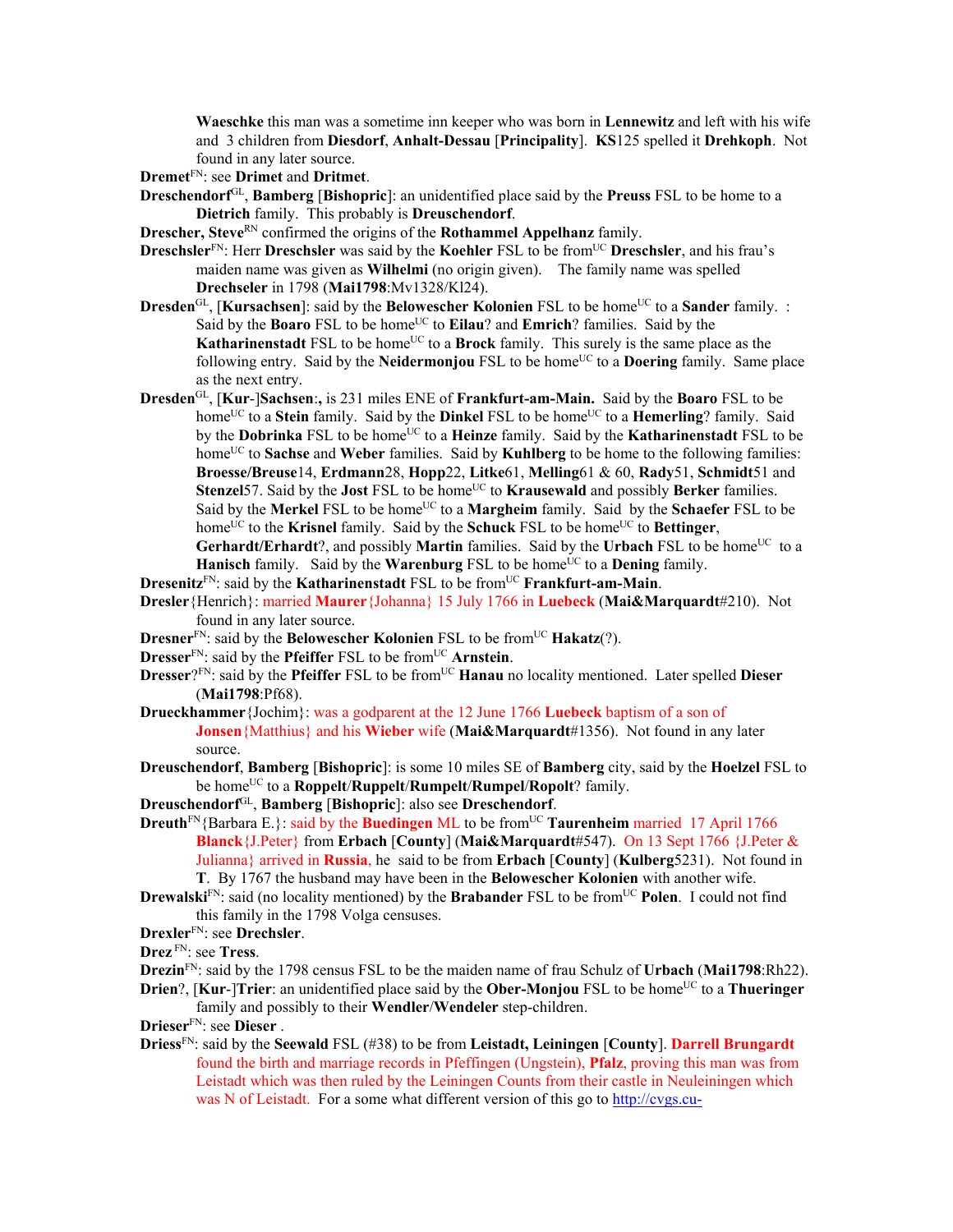portland.edu/origins/d/driess\_sewald.cfm.

**Drimet/Dremet/Deinert/Diemar**(???){F.Wilhelm}: married **Braeutigam**{Magdalena Margaretha} in **Rosslau** on 24 September 1765 (**Mai&Marquardt**#880). **KS**124 has **Deinert**. **KS**125 has **Dremet**. Not found in **Kulberg**, **T**, any published FSL, or **Mai1798**. Except perhaps, one **Diemar**{Wilhelm} who arrived unmarried in **Russia** on 12 Sept. 1766 said to be from **Darmstadt**  (**Kulberg**4459), and then took transport alone from **Oranienbaum** to the **Volga** in 1766 (**T**5136).

**Drinak**FN: see **Trinak**.

**Dros**FN: see **Dross**.

**Drosch**FN {J.Nicolaus}: he married in 1766 in **Buedingen Eichmann**{A.Margaretha} which record said they both were from **Breitenbrun** (**Mai&Marquardt**#723). **KS125** said this was near **Erbach**. The **Schwab** FSL (#36) said he was from<sup>UC</sup> **Breitenburg**[sic]; instead see **Breitenbronn**, **Breuberg Condominimum**. **Spelled Dorsch** in 1798 (**Mai1798**:Sb30 and 44).

**Dross**<sup>FN</sup>: said by the **Doenhof** FSL to be from<sup>UC</sup> **Darmstadt** (no locality mentioned). Later spelled **Dros**. **Drott**FN: this family name was found recorded in **Schlitz** marriage records 1762-1767; see **Flegel** trip. **DrraDruja**?, **Polen**: an unidentified place said by the **Husaren** FSL to be home<sup>UC</sup> to a **Sawizki** family.

**Drulingen Amt**, **Elsass**: was an administrative center some 11 miles NW of **Zabern**.

**Dse**(?):an unidentified place said by the **Katharinenstadt** FSL to be home<sup>UC</sup> to a **Viehrat** family. **D(T)rraut**: see **Traut**.

- **Dubach**<sup>FN</sup>: said by the **Warenburg** FSL to be from<sup>UC</sup> Potsdam, [Kurbrandenburg]. I could not find them in **Mai1798**.
- **Dubhorn** FN: said by the **Straub** FSL to be from<sup>UC</sup> **Kusel**, [**Pfalz-]Zweibruecken** [**Duchy**]. For 1798 see **Mai1798**:Sr25.
- **Dubois**FN: said by the **Franzosen** FSL to be fromUC **Paris**, **Frankreich**. I could not find this family in the 1798 Volga censuses.
- **Dubois**<sup>FN</sup>: said by the **Katharinenstadt** FSL to be from<sup>UC</sup> **Berlin, Brandenburg**.
- **Dubois**<sup>FN</sup>: said by the **Katharinenstadt** FSL to be from<sup>UC</sup> **Enghien, Braband, Frankreich** with a **Fendel** wife from<sup>UC</sup> Leuven.

**Dubois**<sup>FN</sup> of Berlin's wife is said by the **Katharinenstadt** FSL to be from<sup>UC</sup> **Schoenebeck, Magdeburg**. **Dubowoi**<sup>VV</sup>: an alternate spelling of **Mariental**<sup>VV</sup>.

- **Dubs**FN: said by the 1798 **Anton** census to be the maiden name of frau **Ewig**{Michael} (**Mai1798**:An41). **Dubs/Dups**<sup>FN</sup>{Carl}: said by the **Reinwald** FSL #36 to be from<sup>UC</sup> **Heilbronn** [Imperial City] (no
- locality mentioned). For 1798 see **Mai1798**:Rw32. He may have been a son of {Friedrich}who arrived in **Schleswig**, **Schleswig Royal Duchy** from<sup>UC</sup> Adelshofen [which was 23 km W of **Heibronn** city centre], Herrschaft von Graf von Neipperg Ritterlicher Kanon Kraichgau, Schwaebischer Ritterkreis in June 1762 with wife and 3 children; they were last recorded at #34 Colony G18 "Neuboerm", Amt Gottorf (EEE p.385 (see this for more detail).
- **Dubs**FN{Regina Christina}: said by the 1798 **Reinwald** census to be the maiden name of frau **Zittel**{Jakob}, she being the daughter of {Carl} (**Mai1798**:Rw32).
- **Dubs**{Johannes} FN: son of {Carl} in the **Reinwald** FSL #36; for 1798 see **Mai1798**:Rm9.
- **Dubs**{Johannes} FN: his wife was said by the 1798 **Rosenheim** census (Rm9) to be a **Ravensberg**.
- **Duchscherer**FN: said by the **Ober-Monjou** FSL to be step-children in the **Fuchs** household. Spelled **Tuchscherer** in 1798 (**Mai1798**:Om11).
- **Dudeldorf**?GL, **Kurtrier**: Dudeldorf is some 15 miles N of **Trier** city and said by the **Mariental** FSL to be home<sup>UC</sup> to a **Herz** family.
- **Dudenhoeefer**{Andreas}: was a god-parent at the baptism of **Becker**{Johann } son in **Friedberg** 16 May 1766 (**Mai&Marquardt**#1364). No later record found.
- **Dudenrod**, **Isenburg-Buedingen County**: is in **Wolf** parish 2.5 km N of **Buedingen** city. Dr. Ruth **Schultz** proved that the parents of the **Greiss** woman who married a **Gruen** in **Wolf** came from here (**Norka** first settlers).
- **Duderstadt**GL, **Sachsen**: is some 14 miles E of Goettingen, Lower Saxony, and said by the **Kolb** FSL to be home<sup>UC</sup> to a **Schielrew**? family.
- **Dueck**<sup>FN</sup>: said by the **Orloff** FSL to be from<sup>UC</sup> **Berwald**.
- **Dueck**FN: said by the **Rosenort** FSL to be fromUC **Schoenau**, **Marienburg Amt**.

**Dueben**GL, [**Kursachsen**]: is some 18 miles NE of **Leipzig** city, now called Bad Dueben. Said by the **Jost**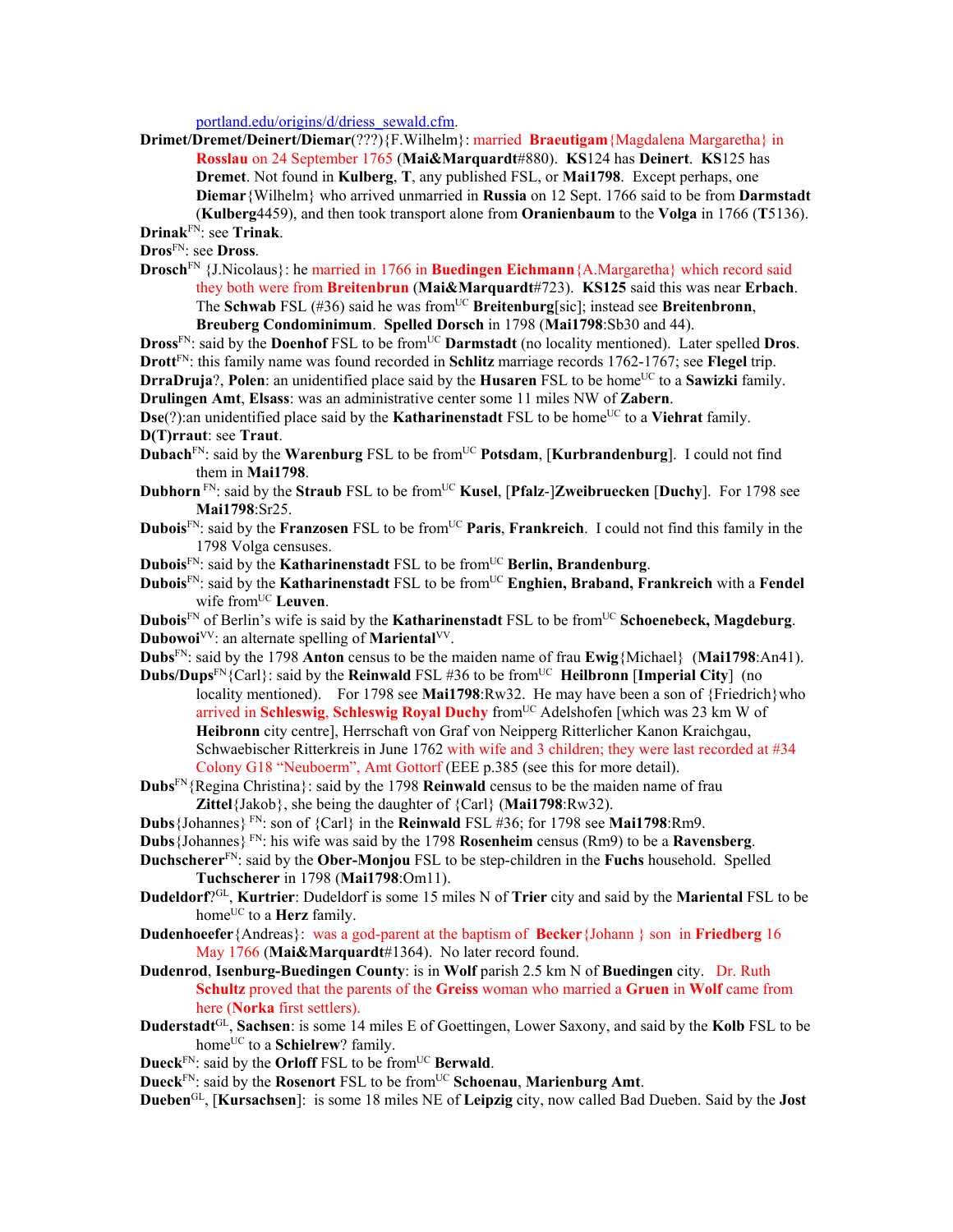FSL to be home<sup>UC</sup> to a **Jost** family. Said by the **Orlovskaya** FSL to be home<sup>UC</sup> to a **Kraemer** family. Kuhlberg said this was in the state of **Sachsen**.

- **Duedelsheim**GL, **Isenburg-Buedingen** [**County**]: is 4 miles W of **Buedingen, Hesse**, and is said the **Balzer** FSL to be the home of **Bender**, **Claus/Klaus**, **Eurich**, **Eurich/Eyring**, **Fech/Fecht**, **Jaeckel/Jakel**, **Kling/Klinck**, **Magel**, **Raab**, and **Weisheim/Weissheim** families. Also, proven by **Bonner**, as home to the **Kleinfelder** and **Scheit** families, and to **Schneider**{Heinrich} and his **Ruehl/Kuhl** wife, as well as to the **Schwartz** wife of a **Weisheim** man, all of whom settled in **Balzer**. Said by **KS**125 to be home to **Dippel**{J.Heinrch} who settled in the **Belowescher Kolonien**. Home of the earliest known ancestor of the **Diehl** woman who married a **Shaeffer** and went to **Frank**. **Bonner** proved that both a **Klaus/Claus** man and a **Knaus** woman were baptized here, and that thes **Claus** wife were baptized and married here, all later going to **Moor**(?). **Wagner1** found records here for the following **Balzer** first settlers: **Bender**{J.Jost}, **Claus**{J.Stephen}, **Eurich**{J.Adam}, **Eurich/Eyring**{Lorenz}, **Fech/Fecht**{Adam H}, **Jeckel/Jakel/Jaekel**{J.Heinrich}, **Kleinfelder**{J.Heinrich}, Klink/Kling{Andreas}, **Magel**{J.Henrich}, **Raab**{J.Henrich}, **Scheid/Scheidt**{J.Henrich & J.Philipp}, **Schneider**{J.Henrich}, **Weissheim**{J.Conrad, J.Henrich, Johannes, & M.Sophia/Sophie Maria}; and for the following **Moor** first settlers: **Claus**{J.Peter}, **Scheid/Scheidt**{J.Adam}; and for the following **Messer** first settler: **Ochsenhirt{**H.Jacob}.
- **Duehrwald**{Elisabeth}: god-parent at the baptism in **Luebeck** 20 June 1766 of a daughter of **Schiefler**{Borchert} and his **Kraemer** wife {M.Catharina} (**Mai&Marquardt**#1302). No later info.
- **Duemler**{Eva Cath.}: daughter of the late {{Joh.} of **Gleiszenberg** near **Burghaslach**, **Anspach** married **Schulz**{Joh.} 2 June 1766 in Woehrd (**Mai&Marquart**#820). Not in **KS**. Not identified in any later source.
- **Duenburg**<sup>GS?</sup>: evidently was a small state or region up against the Dutch border. The current town is some 10 miles E of Emmen, **Holland**.
- **Duengen**GL: see **Thuengen.**
- **Duenkelsbuehl**GL: more often spelled **Dinkelsbuehl**, is some 19 miles SW of **Ansbach, Bavaria**, and is said by the **Woehrd** ML to be near **Wittelshofen** (**Mai&Marquardt#**787).Said by a **Woehrd**  ML to be home<sup>UC</sup> to a **Trap** man who in 1766 married a **Lenszner** woman of<sup>UC</sup> Schluesselfeld in 1766 (**Mai&Marquardt#792**). Go to **Dinkelsbuehl**.
- **Duerbig**FN: this family name was found recorded in **Winterhausen** marriage records 1760-1769; see **Flegel** trip.
- **Duerkheim**, **Hessen-Darmstadt**: is **Dorn Duerkheim**, now in **Rhineland-Palatinate**, some 18 miles WSW of **Darmstadt** city, and said by the **Kolb** FSL to be home<sup>UC</sup> to a **Walter** family.
- **Duerkheim**GL, [**Neu**-]**Leiningen**[-**Westerburg County**]: is 22 km NW of **Runkel** town and was said by the **Kratzke** FSL to be home<sup>UC</sup> to a Gross family.
- **Duerkheim**GL: see **Bad Duerkheim** [**Leiningen County**].
- **Duerr**FN: this family name was found recorded in **Winterhausen** marriage records 1760-1769; see **Flegel** trip.
- **Duerrbach**, [Kur-]Sachsen: is 24 km NE of Bautzen city and was said by the Straub FSL to be home<sup>UC</sup> to a **Regier** family.
- **Duerrenmettstetten**GL, **Sulz** [**Amt**], **Wuerttemberg**: is some 4 miles NW of **Sulz-am-Neckar** and is believed by the **GCRA** to be home<sup>UC</sup> to the Stein family that went to **Bergdorf**.
- **Duerrmenz**GL, **Vaihingen** [**Amt**], **Wuerttemberg**: is 4.5 miles E of **Vaihingen-an-der-Enz**, and was proven by **GCRA** to be home to the **Pfitzer** and **Roesler** families that went to **Glueckstal**. See the **GCRA** book for more details.
- **Duerrmenz**GL**, Maulbronn Oberamt, Wuerttemberg**: is some 4 miles W of **Vaihingen-an-der-Enz, Baden-Wuerttemberg**, and was home to a **Pfitzer** family that settled in **Hoffnungstal** leaving home in 1805.
- **Duerrweiler**: now spelled **Durrweiler**.

**Dukert**FN: see **Duvivier**.

**Dull** FN: see **Thul**.

**Dufloth**FN: see **Tuflot**.